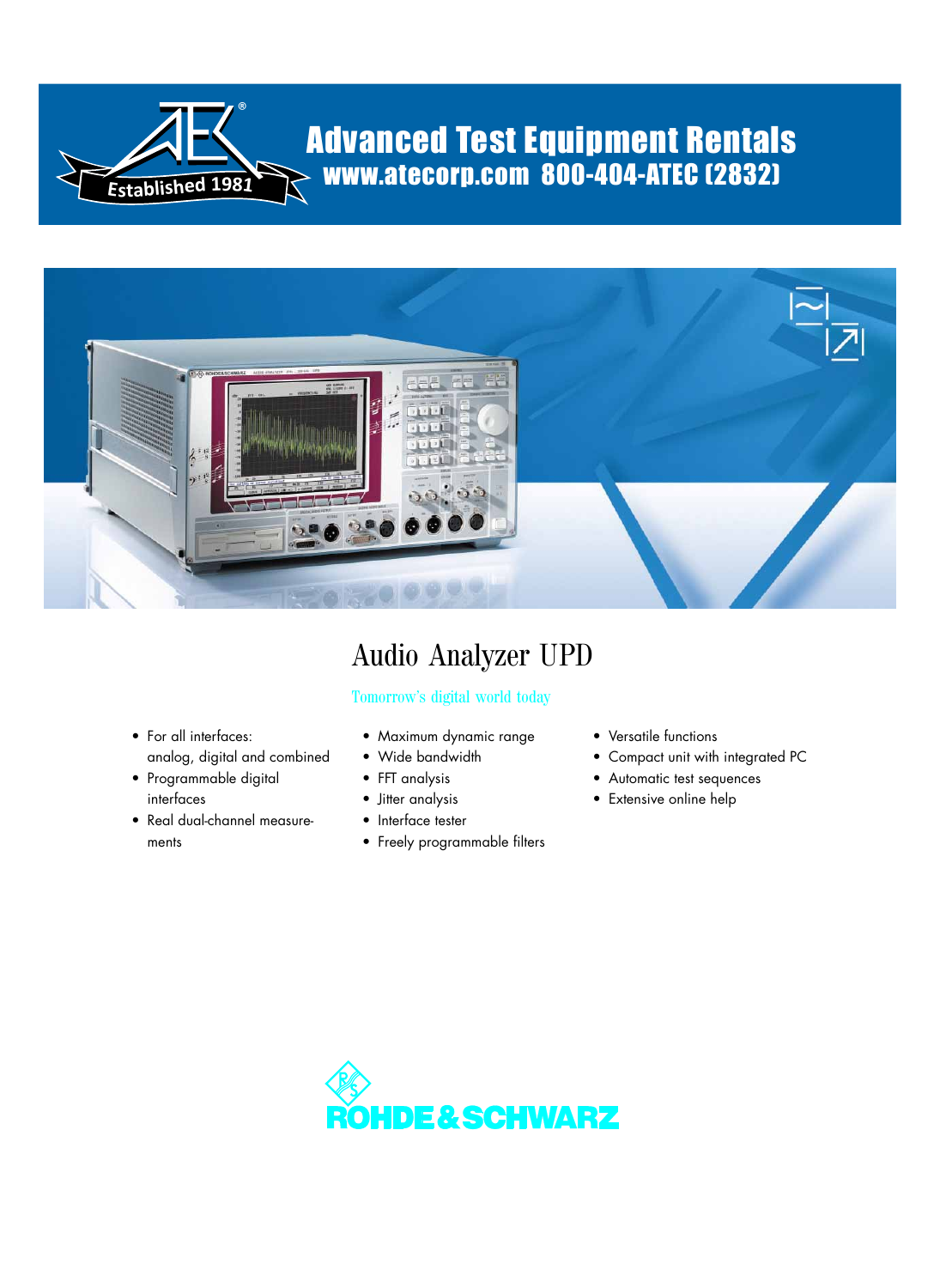# Audio analysis today and tomorrow

# Analog and digital

Audio signal processing is nowadays no longer conceivable without the use of digital techniques. Yet, analog technology continues to exist and undergoes constant improvement. State-ofthe-art measuring instruments must therefore be able to handle both analog and digital signal processing.

Audio Analyzer UPD performs practically all types of audio measurement, from frequency response measurements through to externally controlled sweeps with reference traces, determination of 3rd-order difference frequency distortion, spectral display of demodulated wow and flutter signals, etc. In contrast to many other audio analyzers, UPD is capable of performing real dual-channel measurements in the audio-frequency range, ie there is no need for switchover between two inputs and this type of

measurement is not limited to a few special cases.

The generator is every bit as versatile: it supplies any conceivable signal from sinewave and noise signals through to multi-sinewave signals comprising up to 7400 frequencies.

In addition to all this, UPD features excellent technical data: analog sinewave generation with harmonics of typ. −120 dB, spectrum displays with a noise floor below −140 dB for analog and −160 dB for digital interfaces, FFT with a maximum frequency resolution of 0.02 Hz, etc.

UPD provides signal monitoring via loudspeaker, jitter measurements on digital audio signals, resynchronization of jittered digital audio signals by means of a jitter-free clock signal, and many more features.

# Superior analysis concept

UPD performs all measurements using digital signal processing. Analog signals to be tested undergo elaborate preprocessing before they are digitized and measured by means of digital routines. For example, in THD measurements, the fundamental is attenuated by means of a notch filter and the residual signal amplified by 30 dB before it is digitized. In this way, the dynamic range can be extended beyond that offered by the internal converter. This provides sufficient margin for measuring converters of the future, which will be technically more advanced than those of present-day technology (see graph on the right). This concept guarantees performance and flexibility by far superior to instruments providing purely analog or digital measurements.

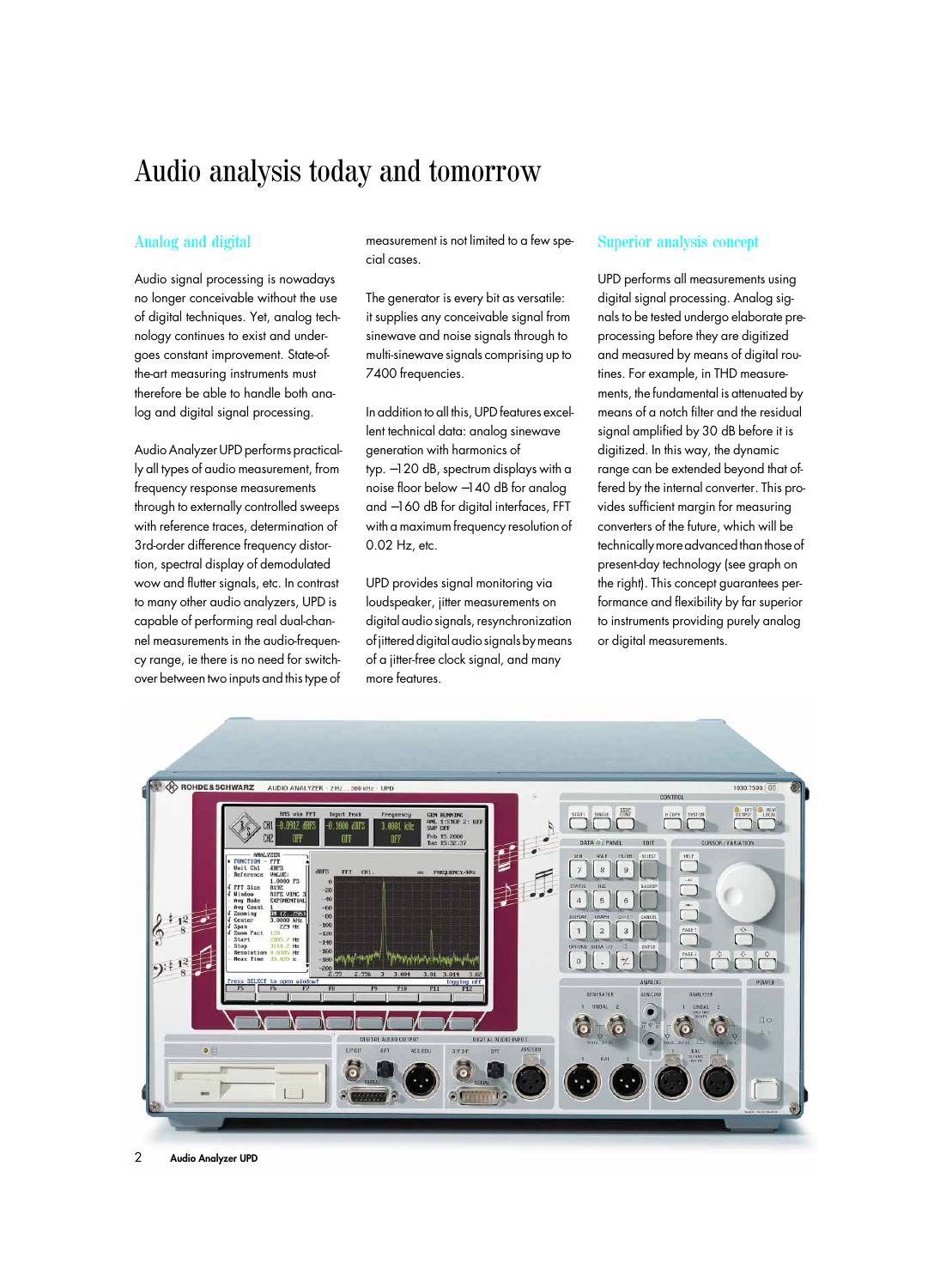The above measurement concept offers many other advantages over merely analog concepts:

- The test routines for analog and digital interfaces are identical. This allows, for instance, the direct comparison of IMD measurements made ahead of and after a converter
- In intermodulation measurements, spurious components are measured selectively for all frequencies in accordance with the mathematical formula of the relevant test standards. This procedure avoids the measurement of adjacent components along with the spuria, which is usually inevitable with analog test methods



The intelligent combination of analog and digital measurement techniques paves the way for future applications

- All test functions are available both on the analog and the digital interfaces. This makes it possible to measure at any point of a common analog and digital transmission path. Only this ensures efficient and complete testing
- The filters, too, are implemented digitally, resulting in an infinite number of filters as it were, and this also for measurements on analog interfaces. Simply choose the type of filter (eg highpass), cutoff frequency and attenuation: that's all you have to do to loop a new filter into the test path
- Measurement speed is as a rule higher than with analog techniques since digital test routines can adapt their speed to the input frequency. And – last but not least:
- Operation is the same for the analog and the digital interfaces. A feature that should not be underestimated



**Certified Environmental System** 14001

# A future-proof investment

Nobody can accurately predict today what effects future developments in digital technology will have on the audio world and what will be the resulting test requirements. This is however no problem for Audio Analyzer UPD. Since all test functions are implemented digitally, UPD can be adapted to changing requirements by simply loading the necessary software – and this also for the analog interfaces.

And one more thing: Rohde & Schwarz is the only manufacturer to equip its audio analyzers with 32-bit floatingpoint signal processors throughout, thus offering plenty of reserves beyond the limits of today's common 24-bit technology.

# A competent partner

The name of Rohde & Schwarz stands for excellent quality – thousands of audio analyzers have proven records at satisfied customers and have been in operation successfully for many years.

As a competent partner we shall be pleased to advise you on the optimum use of our instruments. Our representatives are available for you all over the world, and our customer support center and application engineers in Munich help you find the right solution to your measurement tasks. In addition, you will find a wealth of proposals and solutions in our application notes and software.

Naturally, Rohde & Schwarz instruments are certified in compliance with ISO 9001 and ISO 14001.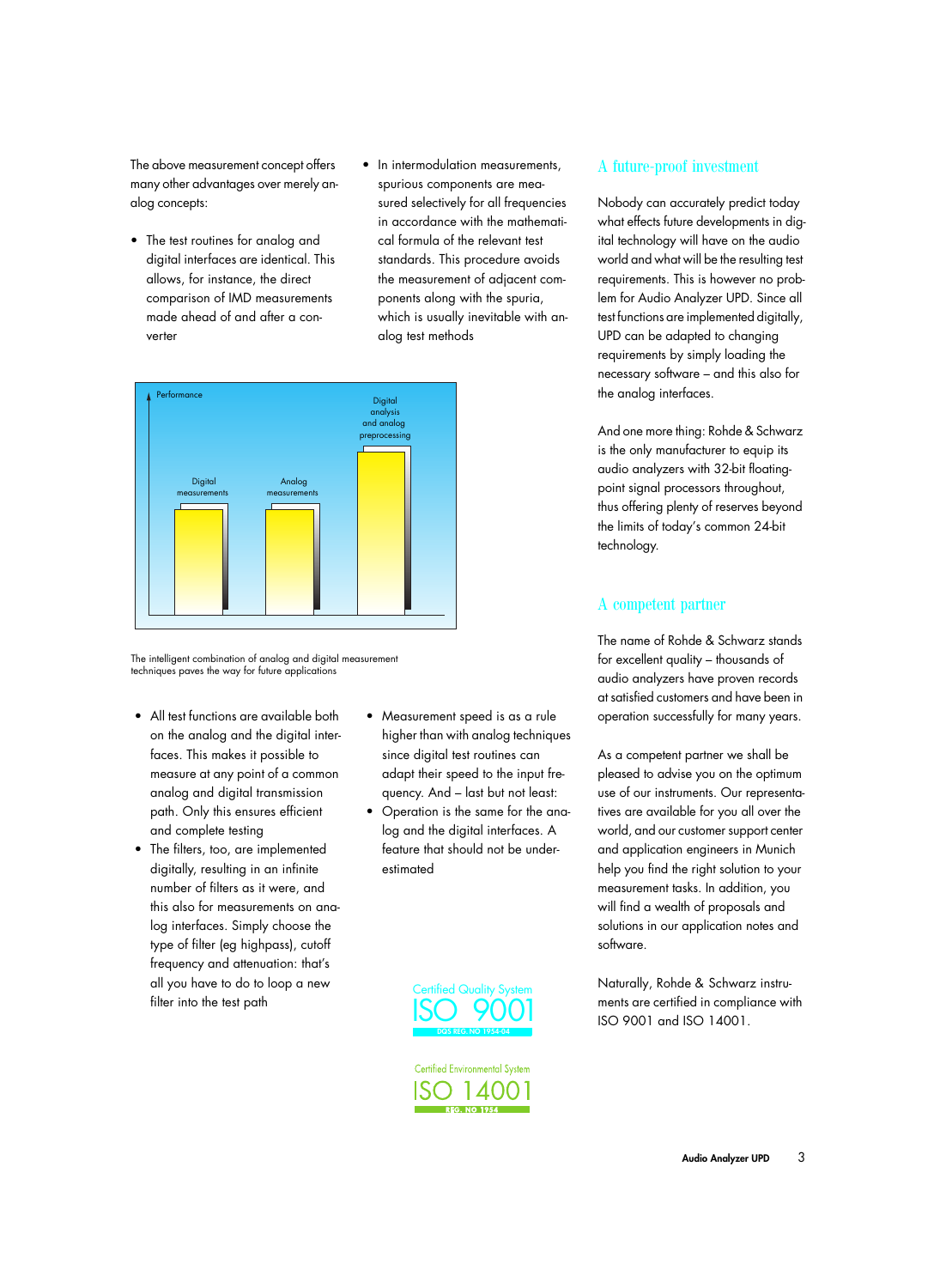

Fig. 1: Automatic marking of harmonics in THD+N measurements makes nonharmonics visible at a glance



Fig. 2: In THD measurements, single harmonics, all harmonics or any combination of harmonics can be measured



Fig. 3: The waveform function displays the test signal in the time domain. The example shows a sinewave burst



Fig. 4: The transient characteristics of an AGC play an important role in testing hearing aids or automatic volume control on tape recorders

# Test signals – as you like it

The generators of UPD supply an extremely wide variety of analog and digital test signals:

• **Sinewaves**

for level and harmonic distortion measurements. The signal can be applied to an equalizer with userselectable nominal frequency response, eg for compensating the frequency response of the test assembly

• **Two-tone signal**

for modulation distortion analysis. Various amplitude ratios can be selected and the frequencies are continuously adjustable

- **Difference tone signal** for intermodulation measurements with continuous setting of both frequencies
- **Multitone signal**

comprising up to 17 sinewaves of any frequency and with the same or different amplitude; setting the phase is also possible

• **Sine burst signal** with adjustable interval and ontime as well as programmable low level, eg for testing AGCs • **Sine2 burst**

also with adjustable interval and on-time, eg for testing rms rectifier circuits

• **Special multitone signal** comprising up to 7400 frequencies with selectable amplitude distribution. The frequency spacing can be linked to the resolution used for the fast Fourier transform, thus enabling rapid and precise singleshot measurements of the frequency response of a DUT

# An allrounder

• **Squarewave**

as an ideal signal for measuring the transient response of a DUT

- **Signal for dynamic intermodulation measurement (DIM)** consisting of a squarewave and a sinewave signal with a level ratio of 4:1
- **Noise**

with a variety of amplitude probability distributions, eg for acoustic measurements; crest factor can be set

- **Arbitrary waveforms** for generating any voltage curve of up to 16k points
- **AM and FM** for sinewave signals

• **DC** also with sweep function

Signals can be generated with an offset. Moreover, digital audio signals can be dithered with adjustable level and selectable amplitude distribution.

# Versatile measurement functions

UPD offers a wealth of measurement functions both for analog and digital interfaces.

# • **Level or S/N**

with rms, peak or quasi-peak weighting; high measurement speeds due to automatic adaptation of integration times to input signal

• **Selective level** 

The center frequency of the bandpass filter can be swept or coupled to the generator frequency, to the frequencies of a multitone signal (eg for fast frequency response measurements) or to the input signal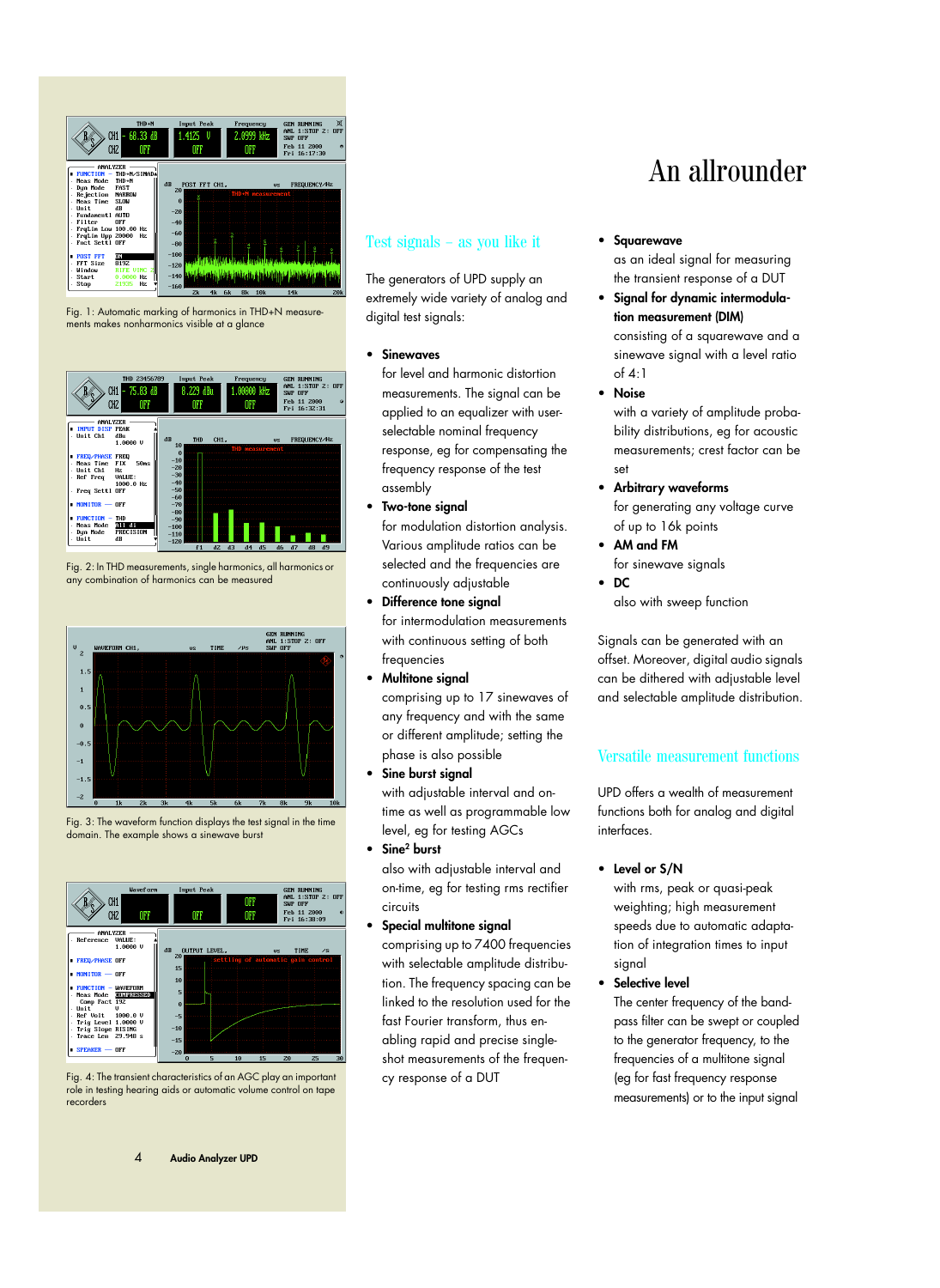

- **SINAD or THD+N**  The sum of all harmonics and noise is measured (Fig. 1) • **Total harmonic distortion (THD)**
- Individual harmonics, all the harmonics or any combination of harmonics can be measured (Fig. 2)
- **Modulation distortion**  to DIN-IEC 268-3; 2nd and 3rd order intermodulation is measured
- **Intermodulation**  using the difference tone method. 2nd and 3rd order intermodulation is measured
- **Dynamic intermodulation measurement** on the products specified by DIN-IEC
- **Wow and flutter**  to DIN-IEC, NAB, JIS or the 2-sigma method to DIN-IEC where the demodulated-signal spectrum is also displayed
- **DC voltage**
- **Frequency, phase and group delay**
- **Polarity**  signal paths are checked for reversed polarity
- **Crosstalk**
- **Waveform function**

for representing the test signal in the time domain (Fig. 3). Waveforms can be smoothed by interpolation. Slow sequences can be displayed compressed, eg for analyzing the transient response of compander or AGC circuits (Fig. 4)

• **Coherence and transfer functions** for determining the transfer characteristics of complex test signals



Tests on hi-fi components call for increasingly complex measurement techniques. Results obtained in the test lab must be verified in production, where as a rule not the whole range of test functions is needed. Audio Analyzer UPD and its "little brother" UPL complement each other. The operating concept of the two units based on the same IEC/IEEE-bus commands is identical, so there is no problem using them jointly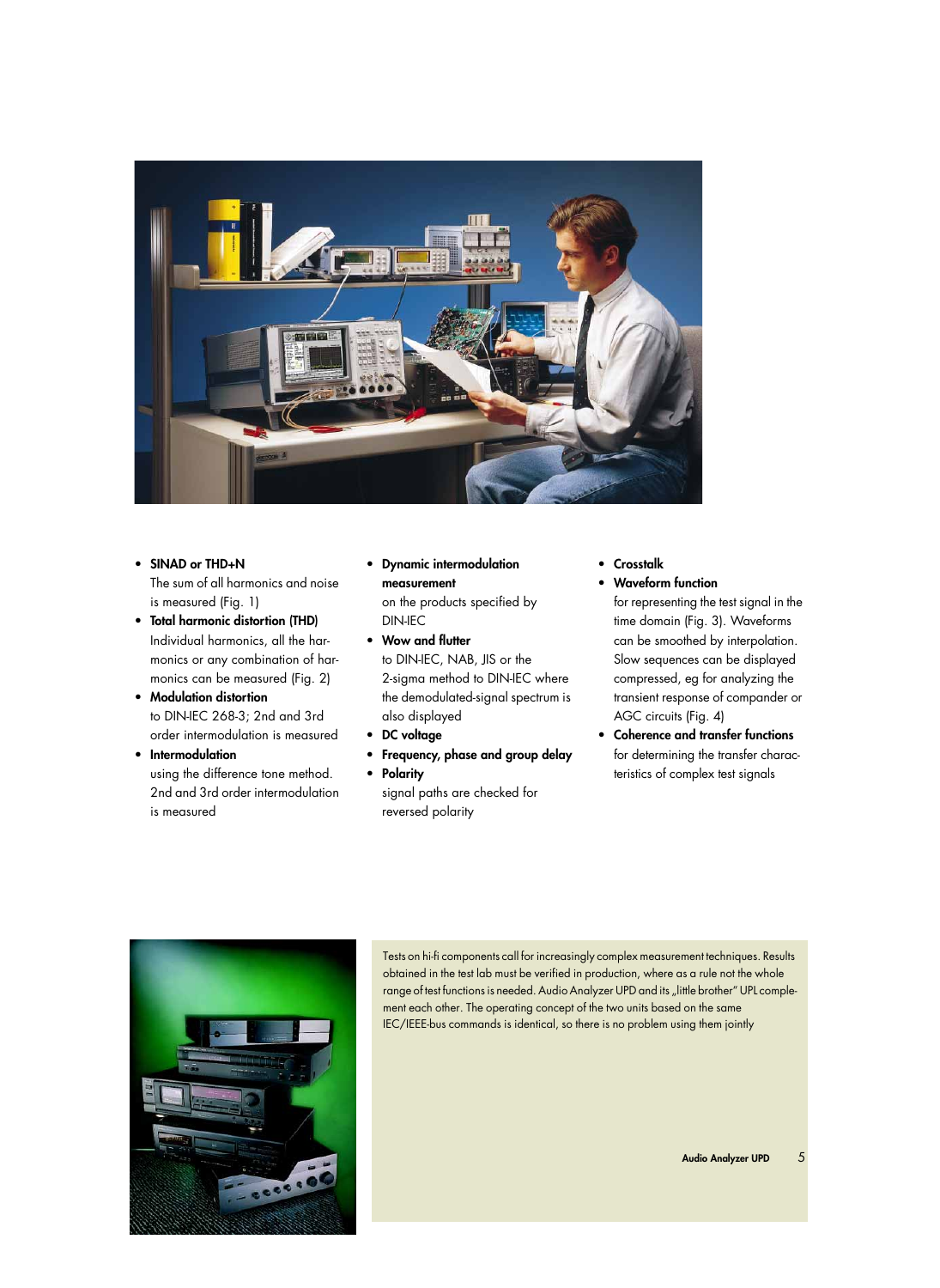

Fig. 5: FFT spectrum of two-tone signal shown on full screen



Fig. 6: With the zoom FFT function, sidebands spaced only a few hertz from the signal can be displayed



Fig. 7: Filters can be defined by entering just a few parameters



Fig. 8: Tolerance curves enable fast go/nogo tests

## Spectrum analysis

With its FFT analyzer, UPD is also capable of spectrum analysis. The number of samples for fast Fourier transform can be selected between 256 and 16k in binary steps (Fig. 5). A special feature is zoom FFT. The signal to be measured is digitally preprocessed to increase the frequency resolution by a factor of 2 to 256 over a selectable range. In this way, a maximum resolution of 0.02 Hz is attained. It should be emphasized that this is not just a scale expansion but the measurement is really made at a higher resolution (Fig. 6).

# Programmable filters

The filters of UPD are software-implemented so that the user can define any number of filters. The most common weighting filters are provided as standard. Further filters can be programmed in a few seconds by entering the type (lowpass, highpass, bandpass, bandstop, notch, third octave or octave), frequency and attenuation (Fig. 7). The instrument's open architecture shows its strength in particular where special requirements have to be met: special filters can be implemented using commercial filter design programs. The data are transferred to UPD and the created filter is looped into the signal path.

# A variety of sweep functions

For continuous variation of the test signals, UPD offers amplitude and frequency sweeps and for bursts additionally sweeps of interval and on-time. Sweeps are defined either by means of a table or via parameters such as start value, number of steps, linear/ log stepping or time interval. It is also possible to sweep two variables simultaneously.

In measurements of external signals, these can be used for analyzer sweeps (external sweeps). Many different start conditions can be set, allowing measurements to be triggered by a variety of events. Results will be stable even for DUTs with unknown or unstable transient response thanks to the settling function.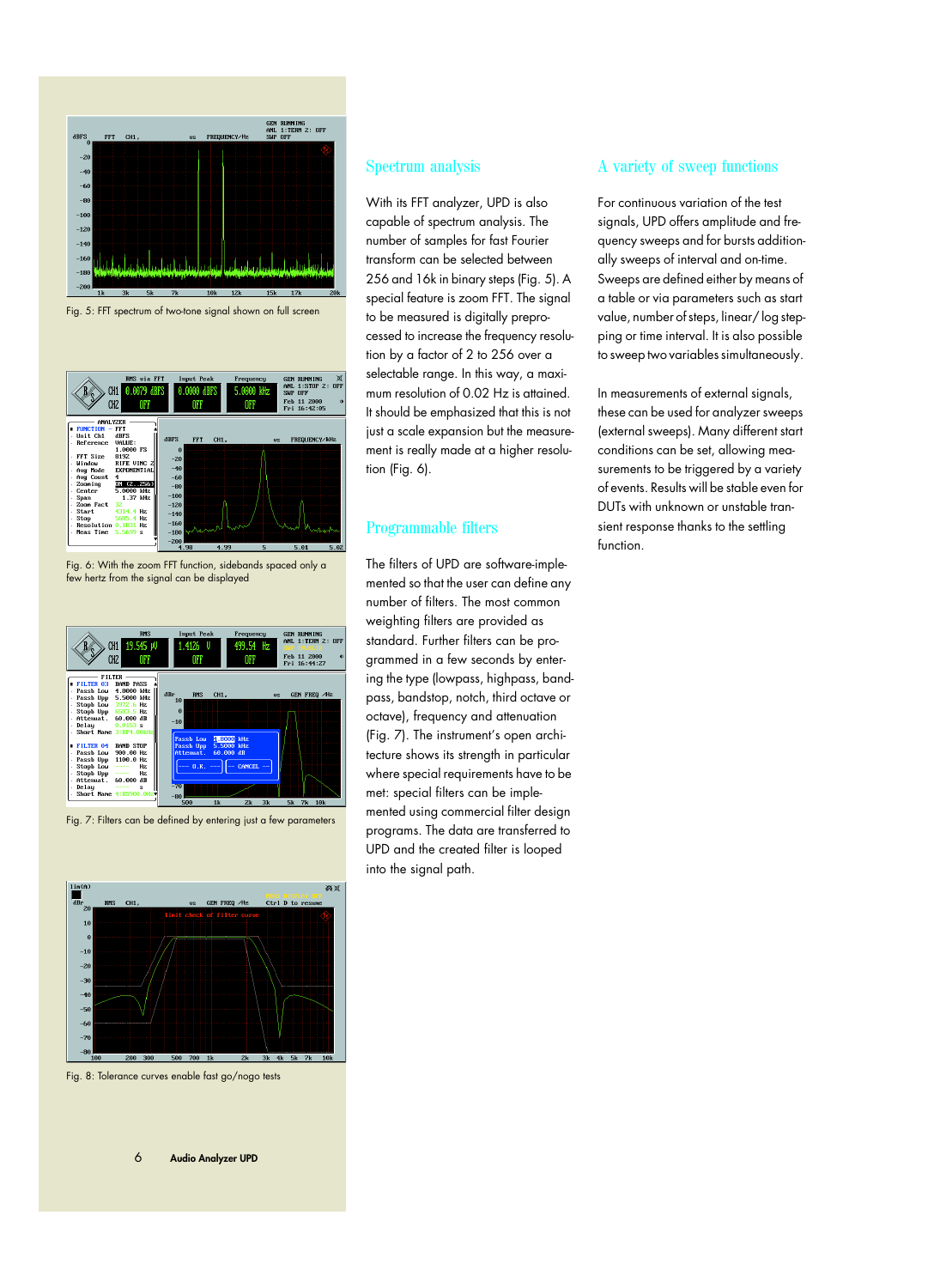# All-in package

Audio Analyzer UPD is a compact unit with an integrated controller. It avoids the disadvantages of external PC control, which is found in other audio analyzers.

The instrument is easy to transport as it requires no external equipment such as keyboard, monitor or other PC peripherals.

UPD is supplied ready for use. Installation is nothing more than unpacking the unit and switching it on for starting the measurement. The user is not burdened with problems that cropped up in the past with the installation of interface cards or PC software.

With audio analyzers controlled from an external PC, interference may be radiated from the PC, monitor or interface connections, which distorts measurement results. Not so with UPD: the instrument has specified EMC characteristics which also include the internal PC. In contrast to conventional PCs, UPD features elaborate screening such as magnetically shielded power transformers and coated filter pane in front of the display.

And a real boon: the price of UPD includes the internal PC.

- Built-in hard disk and disk drive
- Connectors for keyboard, mouse, monitor, printer and plotter
- Centronics interface for connecting printer or network
- Drivers for commercial printers are supplied as standard
- Remote control via IEC/IEEE bus
- Postprocessing of results directly in UPD using standard software
- All results available in the common data formats, making it easy to import graphics into documents, for example
- Easy loading of function and software extensions via floppy disk
- Automatic test sequences and measurement programs with universal sequence controller. Easy generation of programs with built-in program generator



Block diagram of UPD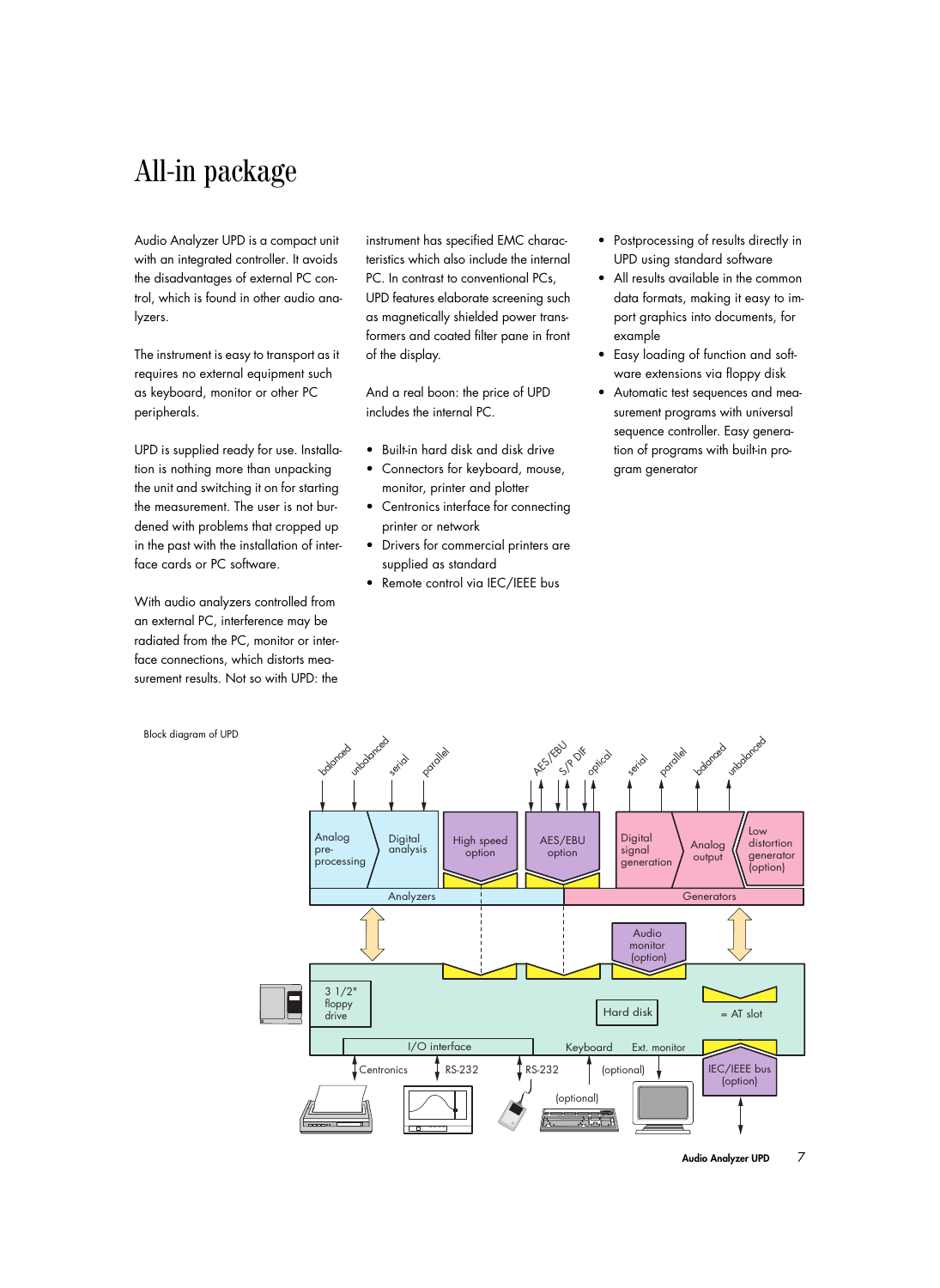





Fig. 10: Display of jitter signal in time domain



Fig. 11: Complete measured-value tables can be output for all functions



Fig. 12: UPD generates and analyzes additional data in digital data streams in line with all common standards. The data are represented in binary form, as hexadecimal numbers, as ASCII characters or evaluated in consumer or professional format

# Interfaces, protocol analysis, jitter

# **Analog interfaces**

- Balanced inputs and outputs with high common-mode rejection and various impedances commonly used in the studio. Measurements can be made on lines with phantom feed
- Unbalanced inputs and outputs, floating (eg to prevent hum loops)
- The generator outputs can be internally connected to the analyzer inputs so that different types of measurement can be made without the need for changing the cabling

### **Programmable digital audio interfaces**

- Parallel inputs and outputs for connecting modules or converters with parallel interface
- Serial inputs and outputs for adapting modules with a non-standard serial interface or audio chips. This interface is user-programmable, ie by selecting the word length, clock polarity, position of sync pulse, etc, it can be matched to almost any serial format, eg also to  $1^2$ S bus
- Word lengths up to 32 bits with max. 28 audio bits open up a wide application range. Clock rates up to 1 MHz (word clock) can be processed

# **Standardized digital audio interfaces (option UPD-B2)**

- Balanced (XLR), unbalanced (BNC) and optical (TOSLINK) inputs and outputs for connecting consumer electronics and professional studio equipment
- The levels of the balanced and unbalanced outputs are adjustable so that the sensitivity of digital audio inputs can be determined
- The format of the generated channel status data may be professional or consumer irrespective of the selected interface
- The clock rates of the analyzer and generator are independent of each other. This allows measurements on sample rate converters
- The word length can be selected between 8 and 24 bits independently for generator and analyzer



• Analysis of channel status and user data. The data are output in binary form, as hexadecimal numbers, as ASCII characters or, in the case of channel status data, evaluated in the professional or consumer format to AES 3 or IEC 958 (Fig. 12)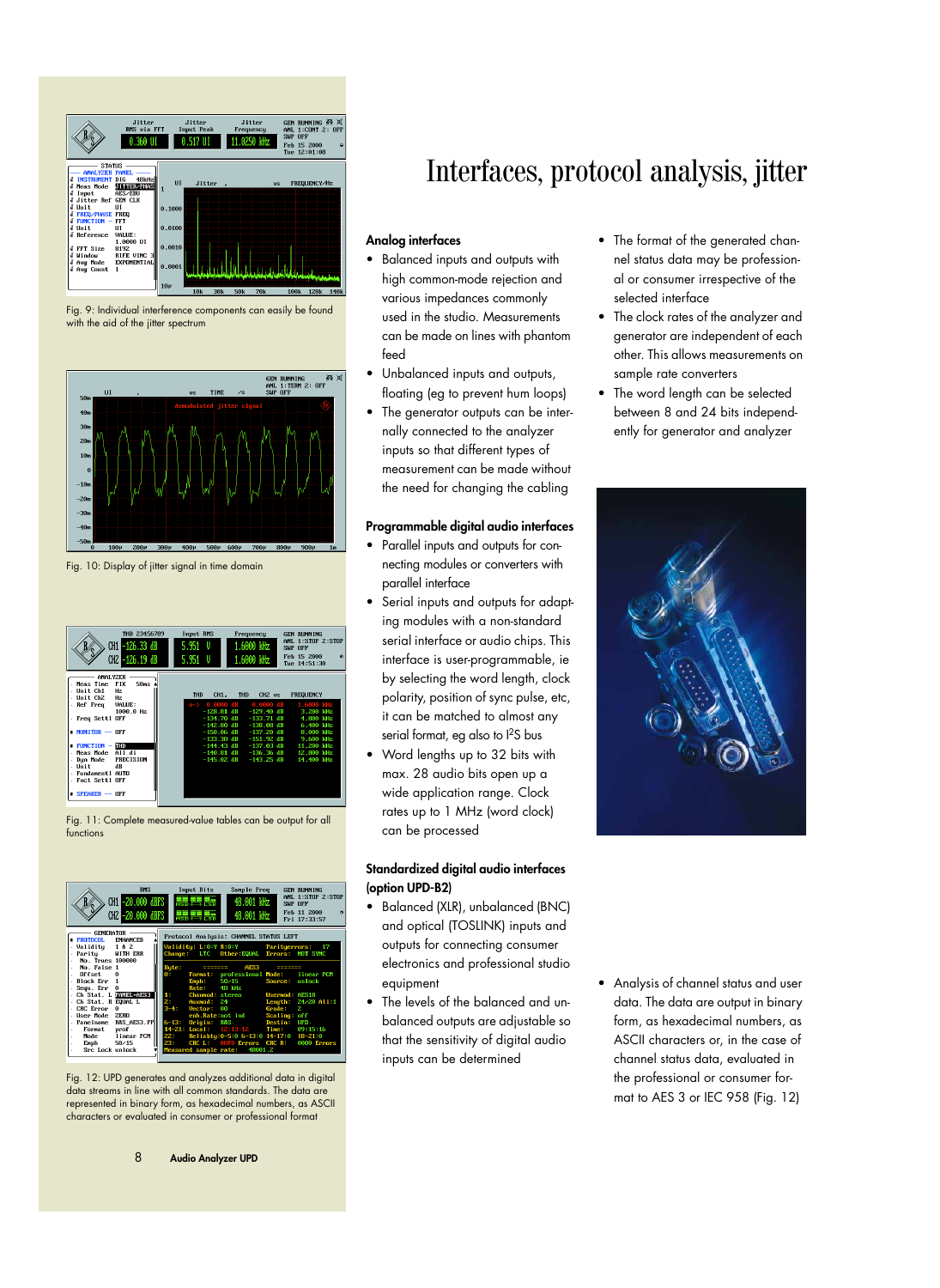- Generation of channel status data, user data and validity bits. Channel status data can be entered in binary form or via panel to AES 3 or IEC 958 in the professional or consumer format
- Any bits can be combined under a symbolic name. In this way, data input and representation can easily be adapted to customer requirements
- Simultaneous measurement of clock rate and display of interface errors (such as parity error)
- Generation of parity and CRC errors, etc, for testing input circuits
- An additional high-impedance input permits measurements to be performed without opening the signal path

# **Jitter and interface tests (option UPD-B22)**

With this option, the physical parameters of digital audio interfaces can be examined. UPD-B22 extends the functions of option UPD-B2

# **Signal analysis:**

- Measurement of jitter amplitude and display of jitter signal in the frequency and time domain (Figs 9 and 10)
- UPD generates bit- or word-synchronous sync signals that allow the accurate display of digital audio signals on an oscilloscope (preamble, eye pattern, signal symmetry, superimposed noise, etc)
- Measurement of input pulse amplitude and sampling frequency
- Measurement of phase difference between audio and reference input signal
- Analysis of common-mode signal of balanced input (frequency, amplitude, spectrum, etc.)

Digital components of various data formats and clock rates are the stock-in-trade of professional users. They call for a measuring instrument offering top performance at all interfaces at high accuracy and over a wide dynamic range. Operation is identical for analog and digital interfaces, which enhances operator convenience. Fast fault diagnosis is possible by means of stored test routines, allowing the elimination of problems immediately before transmission



# **Signal generation:**

- The clock of the output signal can be "jittered" by superimposing a sinewave or noise signal of variable amplitude
- An input signal with jitter can be output jitter-free
- A common-mode signal can be superimposed on the balanced output signal
- Long cables can be simulated by means of a switchable cable simulator
- The phase shift between the digital audio output and the reference output can be varied
- A reference (XLR) input and a synchronization (BNC) input provided on the rear panel allow the generator to be synchronized to the digital audio reference signal to AES 11, word clock, video sync signals (PAL, SECAM, NTSC) and to 1024 kHz reference clocks
- Generation of variable clock signals from 30 kHz to 52.5 kHz, also for operating UPD-B2
- Adjustable pulse amplitude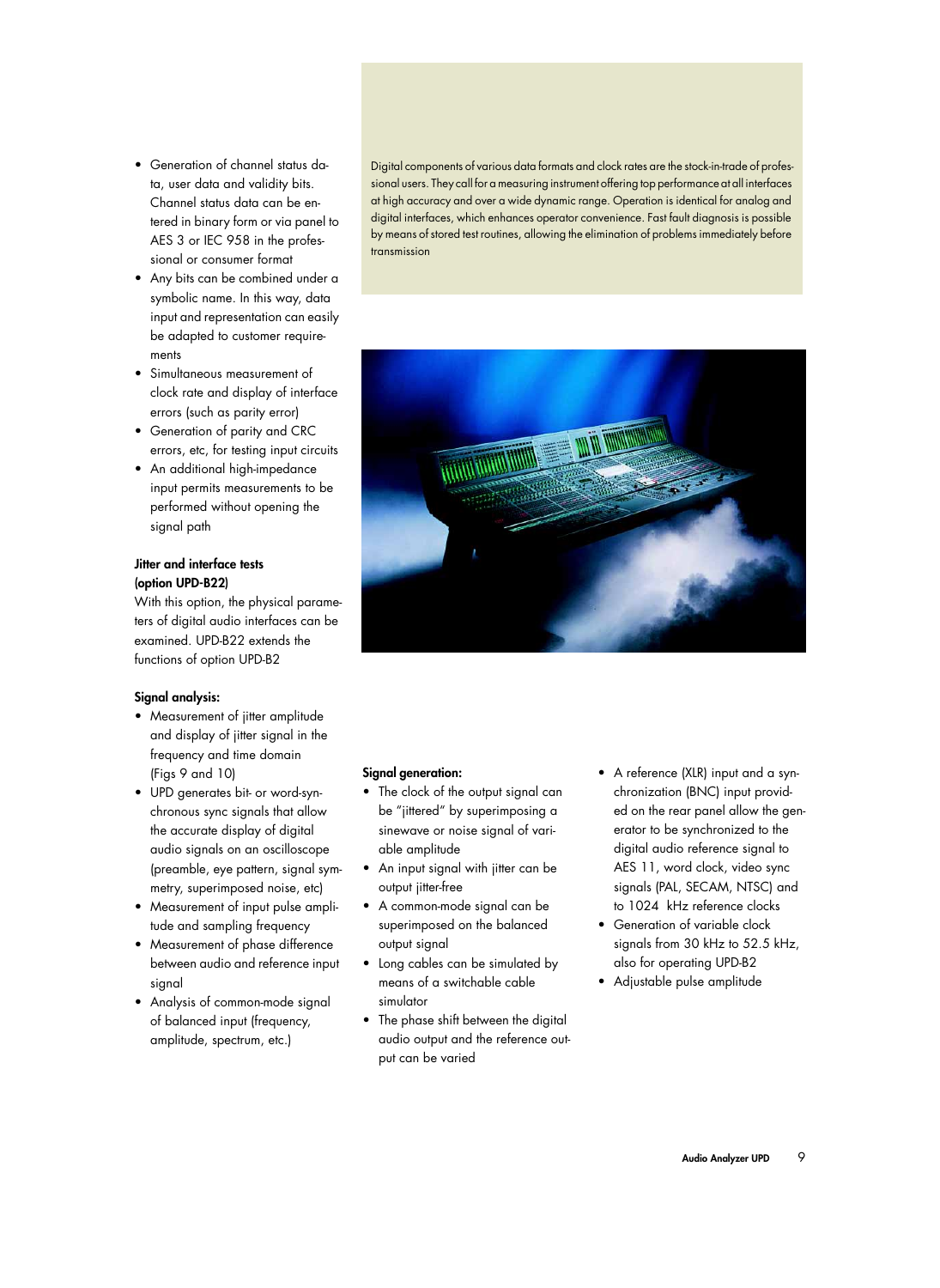# Designed for convenience

# Efficient online help

UPD offers a variety of help functions to provide optimum support for the user:

### **HELP function**

HELP information in German or English can be called for each input field.

### **SHOW I/O key**

If no results can be displayed, eg because no input signal or an incorrect input signal is present, information on possible causes will appear upon pressing SHOW I/O. Moreover, the input and output configuration will be displayed.

## **Info boxes**

These highlighted boxes inform the user of any incorrect settings.

### **Online help**

The permissible range of values is indicated for each menu item requiring the entry of a numerical value. This range takes into account any limitations resulting from related parameters, eg the sample rate in the case of measurements on digital interfaces.

### **Protection against illegal entries**

UPD will not accept entries outside the permissible range. An alarm tone will be issued and the value changed to the permissible minimum or maximum value.



## A wealth of functions – yet easy to operate

- Related functions and settings are combined in panels that can be called at a keystroke. Up to three panels can be displayed at a time
- The operator is not burdened with unnecessary information. Only the parameters and settings needed for a given application are displayed – the others are available in the background. For example, the sweep parameters are transferred to the generator panel and displayed only when the sweep function is activated
- Fast access to frequently used instrument setups and a comprehensive library of standard measurements simplify familiarization with the instrument
- Uncomplicated entries: the user simply needs to open a menu and make an entry or selection
- Continuous status information on generator, analyzer and sweep
- Rapid operating sequences through the use of softkeys, eg for graphical representations
- The user can choose between operation via mouse, external keyboard or front panel. This choice makes sense since the working space required by a mouse is not always available
- Short learning time thanks to an easy-to-understand operating concept treating analog and digital measurements in the same way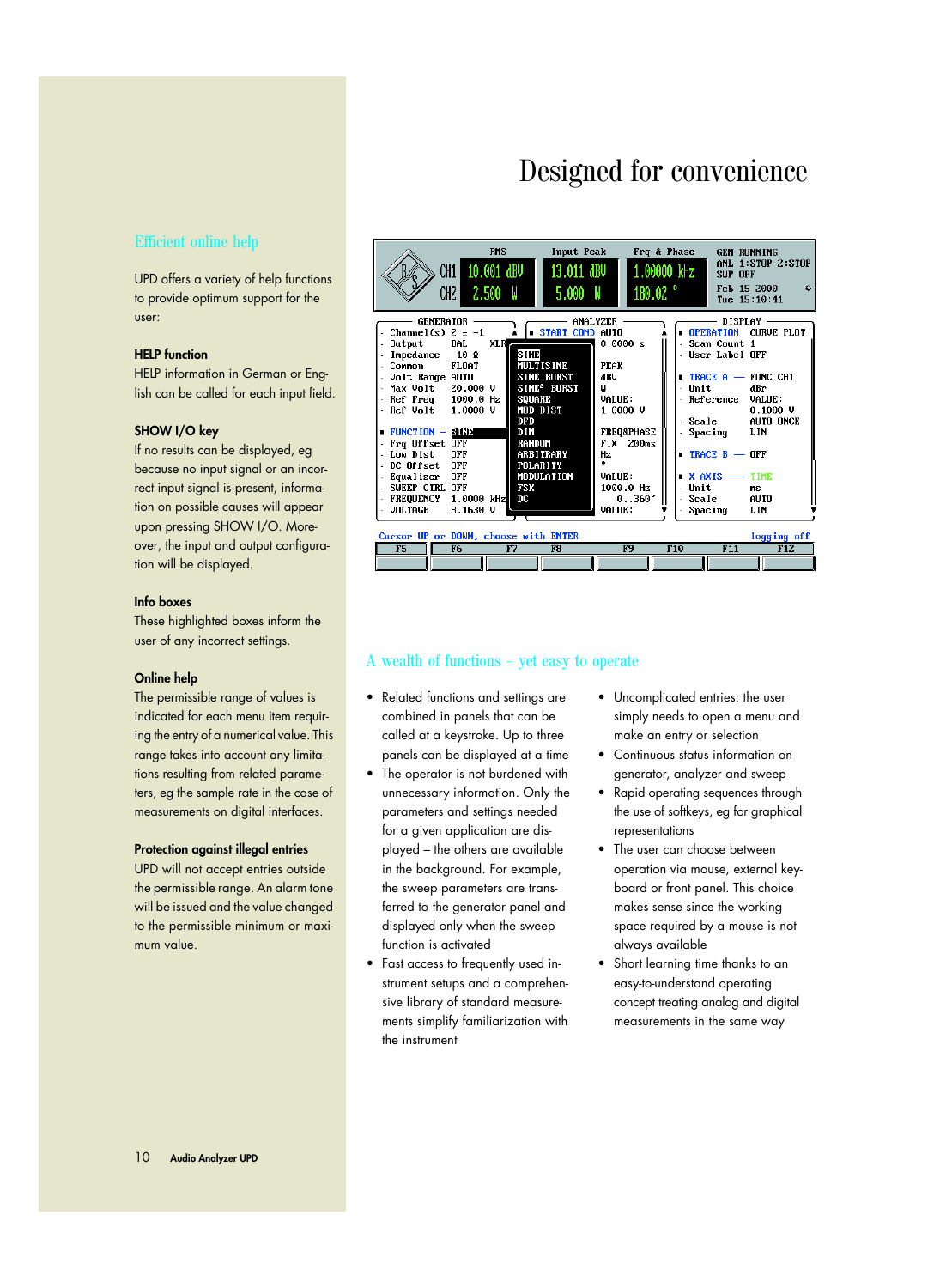



# Results at a glance

- Real-time display of results for one or both channels and several test functions
- Simultaneous display of frequency and phase
- With graphics, results can be read off with vertical and horizontal cursors. Tolerance curves or stored results can be added for comparison
- Sets of traces can be displayed, stored and evaluated for both channels
- Graphics modes range from traces and bargraphs through spectrum display to three-dimensional waterfalls

It is often the case that only a few parameters need to be modified after a measurement sequence has been started. Therefore, entry lines can be selected from the input panels for the generator, analyzer, etc, by marking them with a tick. They are then transferred to a status panel. The status panel thus gives a summary of parameters for a measurement routine, which offers the following advantages:

- Instrument settings can be displayed together with graphical and numerical results
- All important information can be printed on a single hardcopy
- Instrument settings can be modified quickly without changing panels as UPD can also be operated from the status panel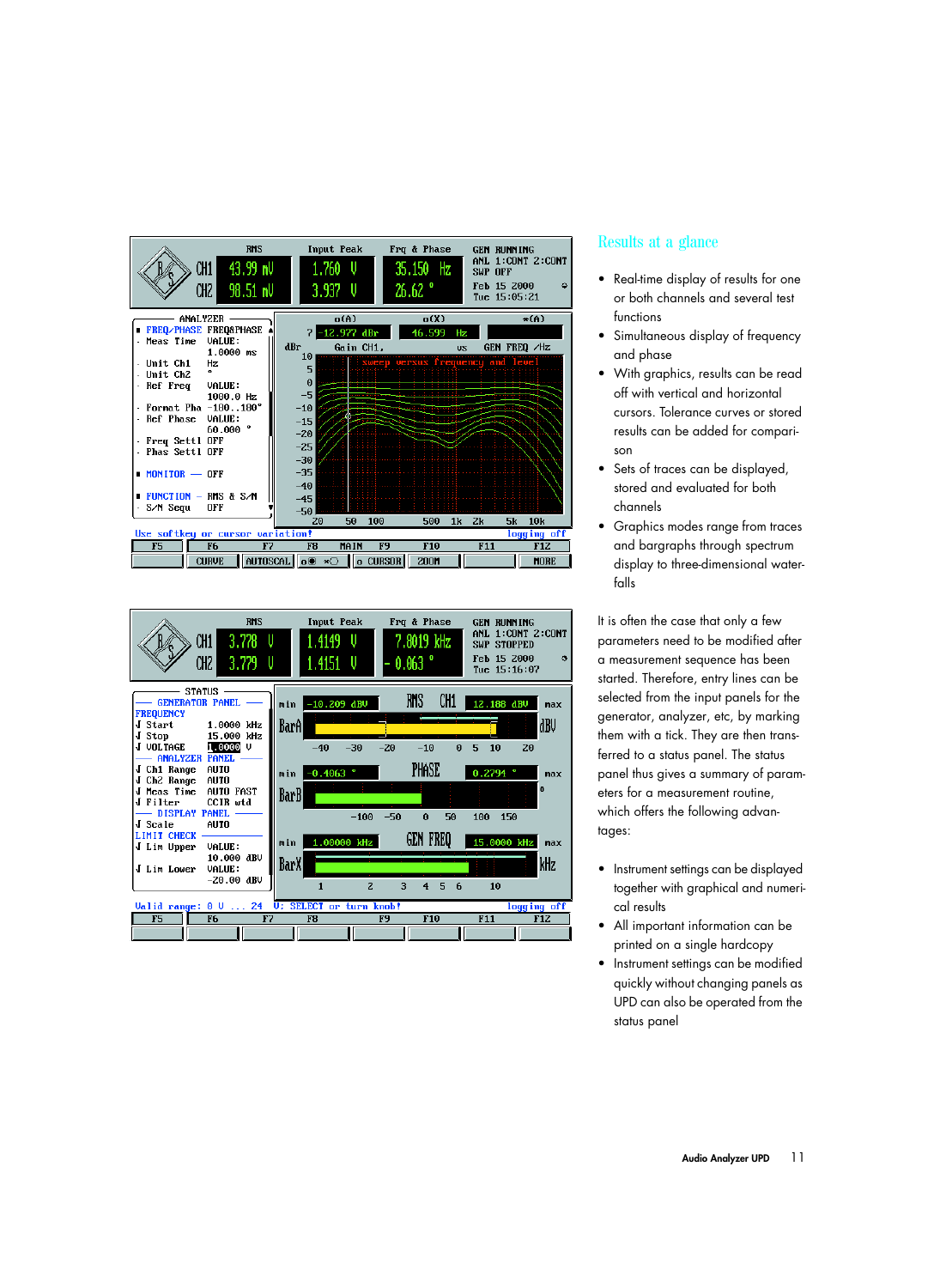# Fast and efficient

# High measurement speed

In designing Audio Analyzer UPD, particular emphasis was placed on optimizing the measurement speed of the test system as a whole:

- All operations involving elaborate computing are carried out by digital signal processors. The PC is merely used for control of the unit and display of results
- UPD can perform even complex test functions simultaneously on both channels with the built-in highspeed option UPD-B3. This feature alone reduces the time for stereo measurements by 50% compared with most analyzers available on the market
- The digital test routine adapts its speed optimally to the input frequency. This enhances measurement speed especially in the case of frequency sweeps
- UPD performs harmonic distortion and IMD measurements using patented, digital test procedures that combine high accuracy with high measurement speed
- Digital signal processing reduces setting and transient times achievable with purely analog instruments. These times are also taken into account in the test routines, yielding stable measurements without the need for activating settling functions (these are understood to be repeated measurements until results are within a tolerance band)
- User interface tailored to the requirements of a test, not of an office environment
- Display windows not needed can be switched off, which also cuts down the processing time

# Use in production

Instruments to be used in production tests must satisfy a variety of requirements:

- High measurement speed is vital for achieving a high production throughput. By making appropriate use of the instrument functions, go/nogo decisions can be made already in the audio analyzer, thus reducing the run time of a DUT (Fig. 8)
- Two-channel measurements allow the simultaneous and thus timesaving determination of input and output characteristics
- The use of FFT analysis provides a decisive advantage especially in the case of frequency response measurements, which are particularly time-critical
- Long calibration intervals, resulting from the extensive use of digital circuits, make for high availability of the instrument
- Remote-control capability via the IEC/IEEE bus is a must in large-scale production systems. In the design of Audio Analyzer UPD, special importance was attached to data transfer via the IEC/IEEE bus. The logging mode can be used to speed up the generation of control programs for the IEC/IEEE bus. With the program generator provided in UPD-K1, it is no longer necessary to look up IEC/ IEEE-bus commands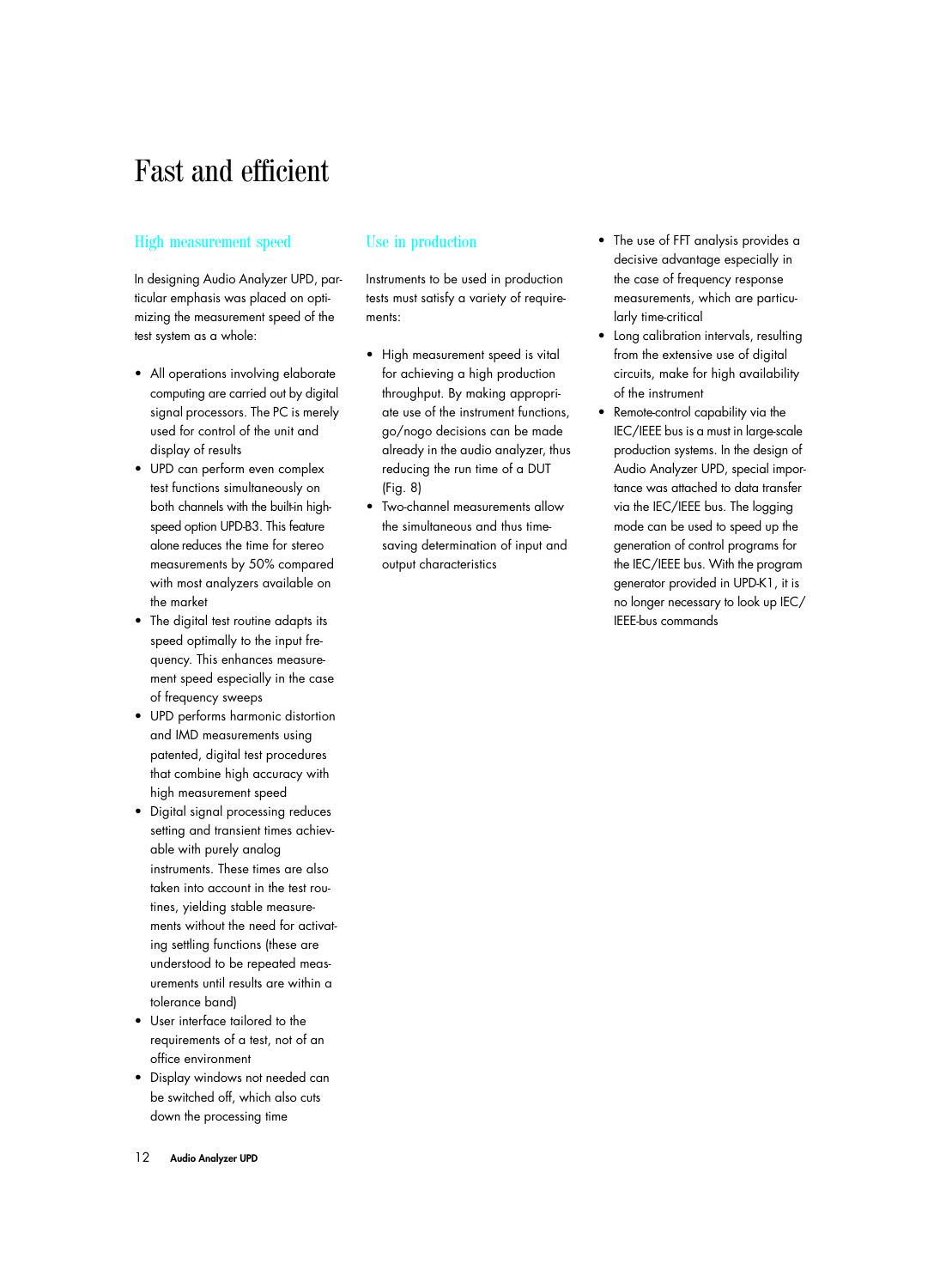# Options for further applications

### **Low distortion generator**

The low distortion generator is essential for all applications requiring extremely pure analog signals or generation of an analog DIM signal. Its inherent distortion is well below that of the built-in universal generator which already has excellent specifications.

## **AES/EBU interface**

This interface option (UPD-B2) contains the AES/EBU, the S/P DIF and the optical interfaces. An additional signal processor on the PCB permits also user bits, status bits, parity and CRC errors, etc, to be generated and analyzed in addition to audio data. Input and display masks can be userdefined with the aid of configuration files for adapting the interface to any protocol. Ready-made masks are available for protocols to AES3 or consumer format. The output level of the interface can be programmed. An additional high-impedance input enables measurements without opening the signal path.

Option UPD-B22 permits also the physical parameters of the serial bit stream of the digital audio interface to be investigated (for details refer to page 9).

# **High-speed option**

UPD was designed for high measurement speed. For this reason all analog switching circuits are provided with two channels. Operations for the two measurement channels are calculated in time multiplex. If higher measurement speed is needed – eg in production – the optional High speed Extension UPD-B3 can be used. With the aid of this option digital processing too is performed in parallel for the two channels.

# **Audio monitor**

The optional Audio Monitor UPD-B5 adds a headphones output and a builtin loudspeaker to UPD. During rms measurements in the frequency range up to 20 kHz, the input signal and the filtered signal can be monitored at the interfaces of the analog analyzer and the AES/EBU option.

UPD-B5 is also provided with four TTL inputs and eight TTL outputs which can be used for instance for switching checkpoint selectors.

### **IEC/IEEE-bus option**

IEC-625/IEEE-488 bus Interface UPD-B4 enables remote control of UPD to IEC 625/IEEE 488. The employed commands largely meet SCPI standards.



### **Universal sequence controller**

This option (UPD-K1) allows measurement sequences to be generated and executed, thus turning UPD into an automatic test system. Programming of measurement sequences is greatly facilitated by the built-in program generator:

Each manual control step is recorded in the logging mode and translated into a complete line of the sequence program with correct syntax, ie test sequences can be programmed with-

out a single line to be typed by the user. The program thus generated does not just give the sequence of keys to be pressed but contains the instructions in easy-to-read IEC/IEEE-bus syntax according to SCPI. BASIC commands can then be used to modify the program, eg for branching or graphic outputs.

Complete application programs based on the universal sequence controller are available to the user for measurements on CD players, tuners, etc.

With the IEC/IEEE-bus option

(UPD-B4) fitted, the universal sequence controller can also be used for remote control of external IEC/IEEE-bus equipment. Moreover, programs generated on UPD can be transferred after slight modifications to an external controller for the remote control of UPD. This greatly facilitates the generation of remote-control programs.

## **Automatic line measurement**

Option UPD-K33 serves for automatic measurements of all relevant parameters of broadcast links according to ITU-T O.33. Generator and analyzer are normally located at different sites. They are synchronized with the aid of FSK signals. The operator may utilize the standard sequences defined by ITU-T O.33 or prepare his own.

Option UPD-K1is needed for the use of UPD-K33.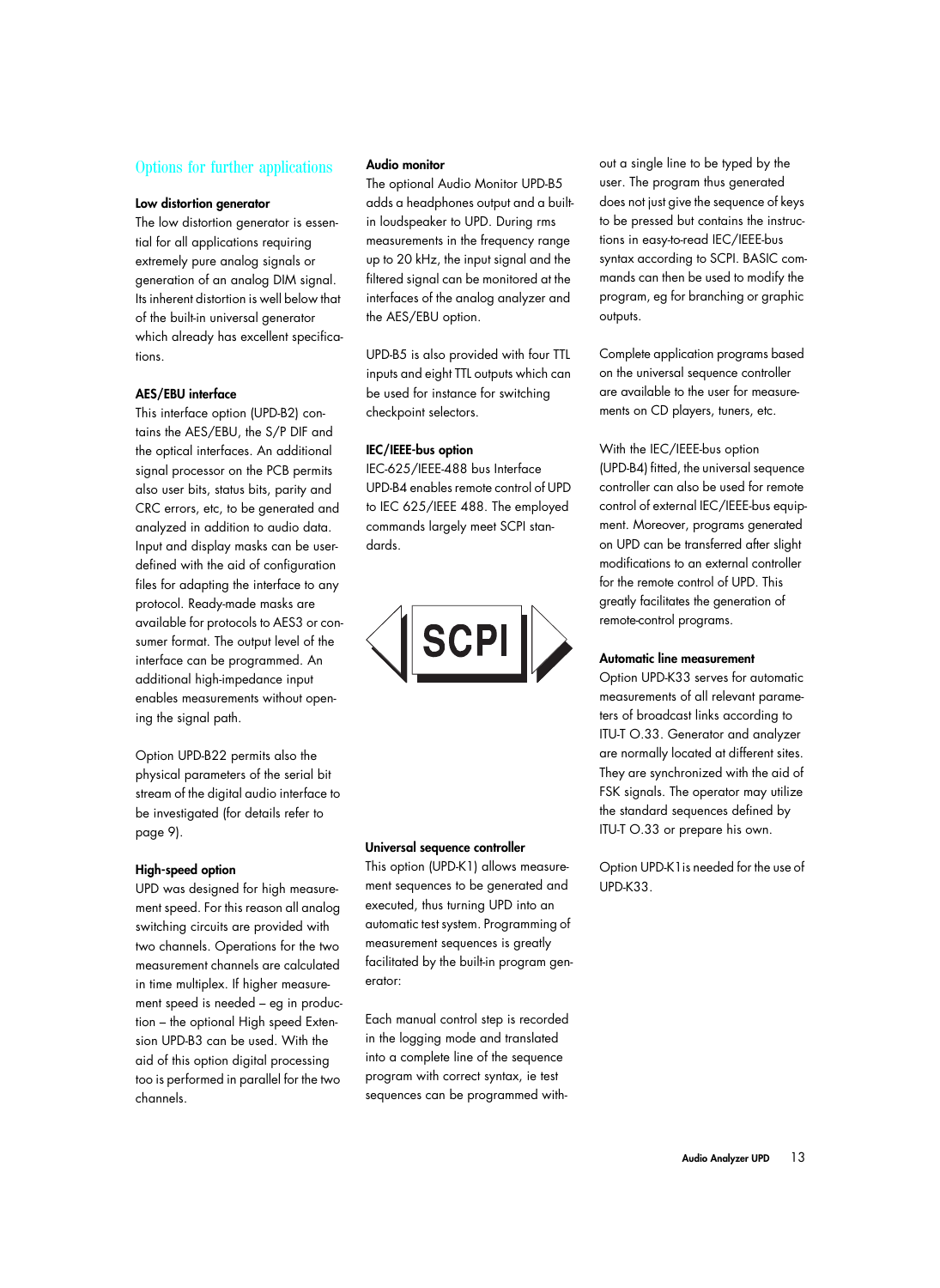# **Specifications**

Data without tolerances are typical values

### Analog analyzers

Three analyzers differing in bandwidth, specifications and measurement functions are available for analog measurements.

Analyzer Frequency range ANLG 22 kHz 2 Hz/10 Hz to 21.90 kHz ANLG 100 kHz 20 Hz to 100 kHz ANLG 300 kHz 50 Hz to 300 kHz

Measurement accuracy ±0.05 dB at 1 kHz (sine, rms) Frequency response<sup>1)</sup> 20 Hz to 22 kHz  $\pm 0.03$  dB  $10$  Hz to  $20$  Hz  $\pm 0.15$  dB 22 kHz to 50 kHz  $\pm$ 0.1 dB 50 kHz to 100 kHz ±0.2 dB  $100 \text{ kHz}$  to  $300 \text{ kHz}$   $+1.0 \text{ dB}$ 

### Inputs

Common mode rejection  $(V_{in} < 3 V)$   $> 110$  dB at 50 Hz,

Voltage range 0.1 µV to 300 V (rms, sine) Input impedance 1 MΩ | | 200pF Crosstalk attenuation >120 dB, frequency <22 kHz Common mode rejection  $(V_{in} < 3 V)$  >110 dB at 50 Hz,

### Measurement functions

**RMS value, wideband** Measurement accuracy Measurement speed

Voltage measurement ranges  $5$  dB steps for  $V_{in} > 300$  mV, 10 dB steps for V<sub>in</sub> <300 mV

**Balanced** 2 independent channels XLR connectors (female), floating Voltage range 0.1 µV to 35 V (rms, sine) Input impedance 300 Ω, 600 Ω, 20 kΩ ±0.5% each, one value <20 kΩ specified by user (ready for installation), parallel 200 pF Crosstalk attenuation >120 dB, frequency <22 kHz >86 dB at 1 kHz, >60 dB at 16 kHz Common mode voltage  $(V_P)$  max. 50 V (safety regulation), protected by surge protector

**Unbalanced** 2 independent channels BNC connectors (female), floating/ grounded switchable >86 dB at 1 kHz, >60 dB at 16 kHz Common mode voltage  $(V_P)$  max. 50 V (safety regulation), protected by surge protector

**Generator output** each input switchable to any output, input impedance: balanced 200 kΩ, unbalanced 100 kΩ

AUTO  $\pm 0.05$  dB at 1 kHz, sine AUTO FAST  $\pm 0.1$  dB additional error Integration time AUTO FAST 4.2 ms, at least 1 cycle AUTO 42 ms, at least 1 cycle VALUE 1 ms to 10 s Noise (600 Ω) with A weighting filter  $1 \mu V$ with CCIR unweighting filter  $\langle 2 \mu V |$  (typ. 1.6  $\mu$ V)

**RMS value, selective**

Frequency setting  $-$  automatic to input signal

Interval 20 ms to 10 s

Measurement, accuracy to CCIR 468-4

### **DC voltage**

Measurement accuracy

**Total harmonic distortion (THD)**  Fundamental 6 Hz to 110 kHz Frequency tuning  $-$  automatic to input signal

| Measurement accuracy, |             |  |
|-----------------------|-------------|--|
| harmonics             | $<$ 50 kHz  |  |
|                       | $<$ 100 kHz |  |
|                       | $<$ 300 kHz |  |

Filter weighting and user-definable filters, up to 4 filters combinable additional analog notch filter (dynamic range expanded by up to 30 dB) Spectrum post-FFT of filtered signal

Bandwidth (–0.1 dB) 1%, 3%, 1/12 octave, 1/3 octave and user-selectable fixed bandwidth, minimum bandwidth 20 Hz Selectivity 100 dB, bandpass or bandstop filter, 8th order filter, elliptical

- coupled to generator
- fixed through entered value

– sweep in user-selectable range

Measurement accuracy  $\pm 0.2$  dB + ripple of filters

**Peak value** with analyzer ANLG 22 kHz only Measurement peak max, peak min, peak-to-peak, peak absolute Measurement accuracy  $\pm$ 0.2 dB at 1 kHz Filters weighting filters and user-definable filters, up to 3 filters combinable

**Quasi-peak** with analyzer ANLG 22 kHz only Noise (600 Ω)  $<$ 8 μV with CCIR weighting filter Filter weighting and user-definable filters, up to 3 filters combinable, analog notch filter in addition

Voltage range 0 to  $\pm 300$  V unbalanced 0 to  $\pm 35$  V balanced<br> $\pm (1.5\% + 2 \text{ mV})$ Measurement range 100 mV to 300 V (balanced 30 V), 10 dB steps

**S/N measurement routine** available for measurement functions – rms, wideband – peak – quasi-peak

indication of S/N ratio in dB, no post-FFT

**FFT analysis** see FFT analyzer section

 $\pm$ 0.5 dB  $±0.7$  dB  $±1.5$  dB

– coupled to generator – fixed through entered value Weighted harmonics any combination of  $d_2$  to  $d_9$ up to max. 300 kHz

<sup>1)</sup> Relative to 1 kHz, sine, rms. Additional error ±0.1 dB for voltages >60 V unbalanced (>10 V balanced) and frequencies >50 kHz. For analyzer ANLG 22 kHz with lower measurement limit 2 Hz (min. freq. 2 Hz): ±0.03 dB from 10 Hz to 22 kHz, ±0.05 dB from 2 Hz to 10 Hz.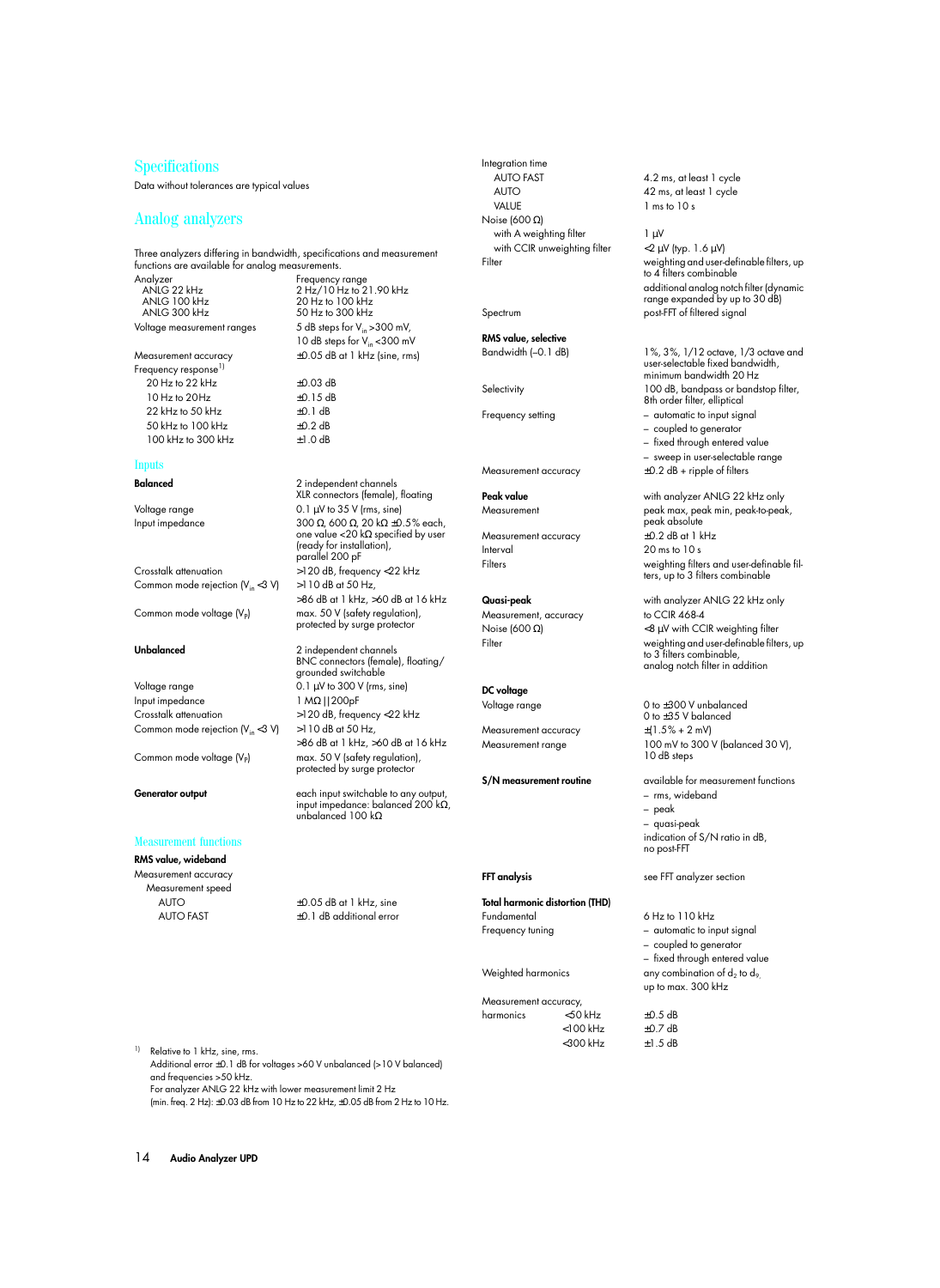### **THD+N and SINAD**

Measurement accuracy Bandwidth  $<$  50 kHz  $\pm$ 0.5 dB  $100 \text{ kHz}$   $+0.7 \text{ dB}$ 

Inherent distortion<sup>2)</sup> Analyzer ANLG 22 kHz Bandwidth 20 Hz to 21.90 kHz typ. –110 dB at 1 kHz, 2.5 V Analyzer ANLG 100 kHz Analyzer ANLG 300 kHz Bandwidth  $427$  Hz to 22 kHz  $\leftarrow$  97 dB + 2.5 µV, typ. –100 dB + 1.75 µV

### **Modulation factor (MOD DIST)**

Measurement method selective to DIN-IEC 268-3 Frequency range lower frequency 30 to 1200 Hz upper frequency 8xLF to 100 kHz<sup>4)</sup> Measurement accuracy  $\pm 0.50$  dB Inherent distortion<sup>5)</sup><br>Upper frequency 4 to 15 kHz <–96 dB (–90 dB), typ. –103 dB 15 to 20 kHz <–96 dB (–85 dB) Spectrum bar chart showing signal and distortion

Fundamental 20 Hz to 110 kHz Frequency tuning  $-$  automatic to input signal – coupled to generator – fixed through entered value  $Input$  voltage  $\frac{100}{\mu V}$  typ. with automatic tuning Bandwidth upper and lower frequency limit selectable, one additional weighting filter

<300 kHz ±1.5 dB

<–105 dB +2 µV typ.  $-108$  dB  $+1.5$   $\mu$ V<sup>3)</sup>

 $< -95$  dB + 2.5  $\mu$ V, typ. –100 dB + 1.75  $\mu$ V 142 Hz to 100 kHz <-88 dB + 5  $\mu$ V, typ. -95 dB + 3.5  $\mu$ V 427 Hz to 100 kHz <–90 dB + 5  $\mu$ V, typ. –95 dB + 3.5  $\mu$ V 427 Hz to 300 kHz <-85 dB + 10  $\mu$ V, typ. -92 dB + 7  $\mu$ V Spectrum post-FFT of filtered signal

### **Difference frequency distortion (DFD)**

Frequency range difference frequency 80 Hz to 1 kHz Inherent distortion<sup>7)</sup> DFD  $d_2$  <–115 dB, typ. –125 dB

### **Dynamic intermodulation distortion (DIM)** with analyzer ANLG 22 kHz only

Measurement accuracy  $\pm 1$  dB Inherent distortion<sup>8)</sup>  $<-80$  dB, typ.  $-90$  dB

Measurement accuracy ±3% Inherent noise <0.0005% weighted

### **Time domain display (WAVEFORM)**

Standard mode Trace length max. 7424 points Interpolation 1, 2, 4, 8, 16, 32

Enhanced mode single channel

### **Coherence and transfer function** with analyzer ANLG 22 kHz only

Frequency resolution from 5.86 Hz Averaging 2 to 2048

# **Frequency**

Accuracy  $\pm 50$  ppm Input voltage >5mV

Measurement method selective to DIN-IEC 268-3 or 118 center frequency 200 Hz to 100 kHz<sup>6)</sup> Measurement accuracy ±0.50 dB, center frequency <20 kHz  $DFD d_3$  <–96 dB, typ. –105 dB Spectrum bar chart showing signal and distortion

Measurement method selective weighting of all 9 interference lines to DIN-IEC 268-3 Test signal square/sine 3.15 kHz/15 kHz or 2.96 kHz/14 kHz, frequency tolerance ±3%, any square/sine amplitude ratio (standard 4:1) Spectrum bar chart showing signal and distortion

**Wow and flutter** with analyzer ANLG 22 kHz only Measurement method DIN-IEC, NAB, IIS, 2-sigma to IEC-386 Weighting filter OFF highpass 0.5 Hz, bandwidth 600 Hz ON bandpass 4 Hz to IEC-386 <0.001% unweighted Spectrum post-FFT of demodulated signal

Trigger rising/falling edge Trigger level **Figure 1** -300 V to +300 V, interpolated between samples

Trace length max. 65530 points Compressed mode 2- to 1024-fold compression (envelope for AGC measurement), with analyzer ANLG 22 kHz only

Frequency range DC to 21.9 kHz FFT length 256, 512, 1 k, 2 k, 4 k, 8 k points

Frequency range 2 Hz to 300 kHz

- <sup>1)</sup> Total inherent distortion of analyzer and generator (with option UPD-B1), analyzer with dynamic mode precision >10 V: typ. 3 dB lower; <0.5 V: sensitivity reduced by inherent noise
- (typ. 0.25/1.25/2.5 µV with analyzers ANLG 22/100/300 kHz). <sup>2)</sup> Total inherent distortion of analyzer and generator (with option UPD-B1), analyzer with dynamic mode precision, fundamental <100 kHz.
- At full-scale measurement range  $\ll$  -100 dB + 2  $\mu$ V with auto range). <–100 dB +2 µV for fundamental<100 Hz.
- <–100 dB for input voltage >5 V. 4) For upper frequency >20 kHz the bottom limit of the lower frequency is reduced.
- $5$  Input voltage >200 mV, typical values apply between 0.5 and 5 V. Lower frequency >200 Hz, values in ( ) for lower frequency <200 Hz. Dynamic mode precision; level ratio LF:UF = 4:1.
- $6$  For center frequency >20 kHz the bottom limit of the difference frequency is reduced.
- $7$  Input voltage >200 mV, typical values apply between 0.5 V and 5 V, dynamic mode precision (at DFD  $d_2$ ), center frequeny 5 kHz to 20 kHz.
- Input voltage >200 mV, typical values apply between 0.5 V and 5 V. Total inherent distortion of analyzer and generator at full-scale measurement range.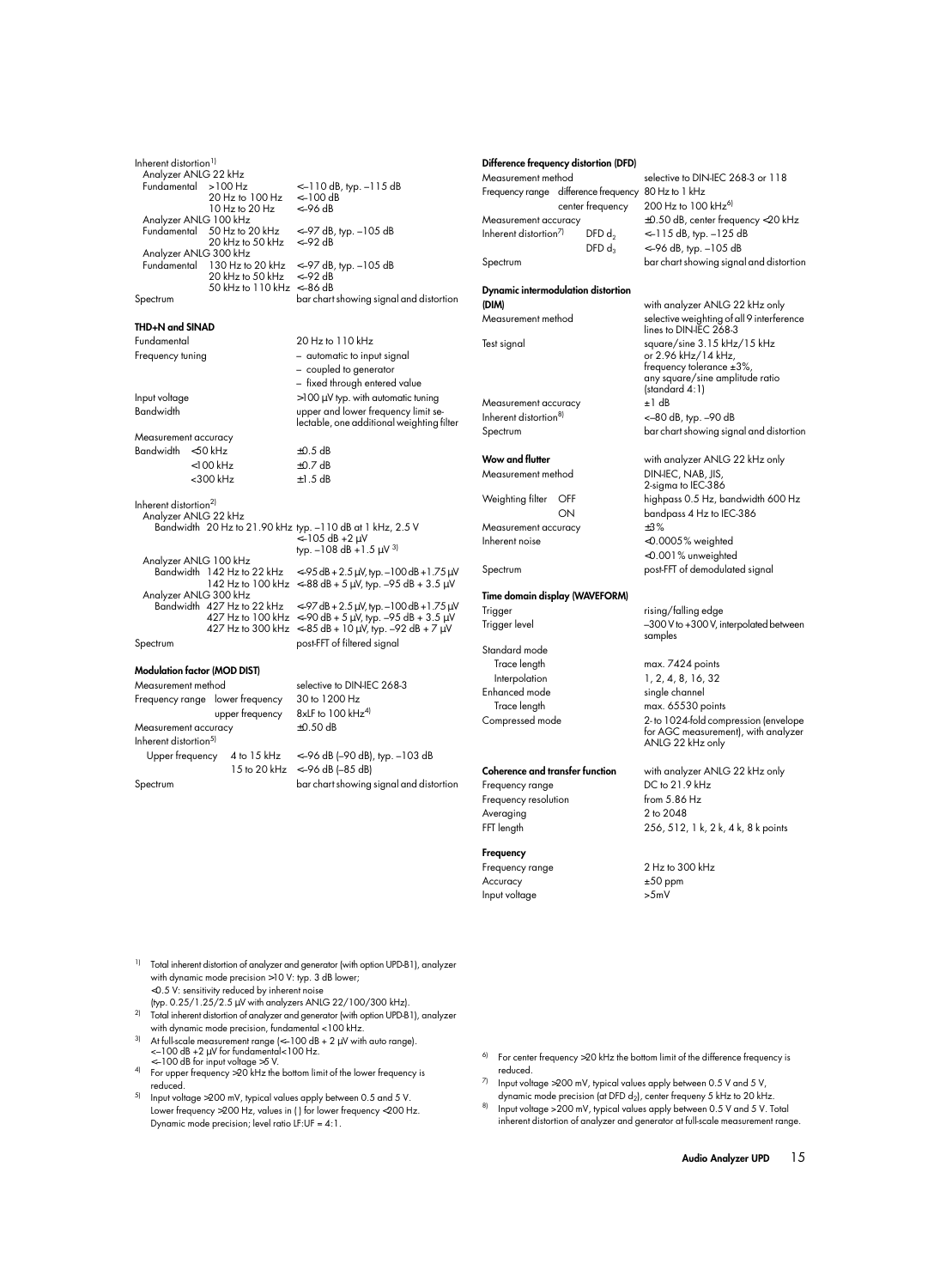### **Phase**

Accuracy at 1 kHz  $\pm 0.1^\circ$  typ. 20 Hz to 25 kHz<sup>11</sup>  $\pm$ 0.4°<br>10 Hz to 20 Hz  $\pm$ 1.0°  $10$  Hz to  $20$  Hz 25 kHz to 100 kHz  $\pm 1.75^\circ$ Input voltage > 15 mV, both signals of almost identi-

Display range  $\pm 180^\circ$  or 0 to 360°

### **Group delay**

Frequency range 20 Hz to 100 kHz Accuracy in seconds ∆ϕ/(∆f x 360),

### **Polarity test**

Measurement **Measurement** polarity of unsymmetrical input signal Display +POL, –POL

# Analog generators

A 20-bit D/A converter is used for analog signal generation. Two generators differing in frequency ranges, specifications and test signals are available: Generator Frequency range Sample Rate ANLG 25 kHz<br>2 Hz to 25 kHz 96 kHz<br>2 Hz to 110 kHz 384 kH 2 Hz to 110 kHz 384 kHz

cal level

where ∆ϕ = phase accuracy in °, ∆f = frequency step

The characteristics of the basic generator can be improved and extended with a low-distortion RC oscillator (Low Distortion Generator UPD-B1):

—sine with reduced distortion

—improved intermodulation signals DFD and MODDIST —signal generation for dynamic intermodulation measurement DIM

**Outputs** 

| <b>Balanced</b>       | XLR connectors (male), 2 channels,<br>floating/grounded switchable,<br>short-circuit-proof;<br>external feed <120 mA |                     | 20 Hz to 2 kHz<br>2 kHz to 7 kHz<br>7 kHz to 20 kHz<br>20 kHz to 50 kHz<br>50 kHz to 100 kHz <-86 dl | $<-113$<br>$<-110$<br>$<-105$<br><-92 dl |
|-----------------------|----------------------------------------------------------------------------------------------------------------------|---------------------|------------------------------------------------------------------------------------------------------|------------------------------------------|
| Voltage               | 0.1 mV to 24 V (rms, sine, open-circuit)                                                                             |                     |                                                                                                      | THD+N                                    |
| Crosstalk attenuation | >117 dB, frequency <20 kHz<br>$10\Omega$                                                                             | Fundamental         | 1 kHz, 2.5 V                                                                                         | $-110d$                                  |
| Source impedance      | $30 \Omega \pm 0.5 \Omega$<br>200 Ω, 600 Ω, $\pm$ 0.5% in each case,                                                 |                     | 100 Hz to 20 kHz<br>20 Hz to 100 Hz                                                                  | $<-105$<br>$<-100$                       |
|                       | one user-selectable value > 30 $\Omega$ ,<br>ready for installation                                                  |                     | $<$ 100 kHz<br>$<$ 20 kHz<br>$<$ 100 kHz                                                             | <-90 dl<br><-88 dl<br><-85 dl            |
| Load impedance        | >400 Ω (incl. source impedance)                                                                                      | Sweep parameters    |                                                                                                      | frequen                                  |
| Output balance        | $>80$ dB at 1 kHz.                                                                                                   |                     |                                                                                                      |                                          |
| (output floating)     | >60 dB at 20 kHz                                                                                                     | <b>MOD DIST</b>     |                                                                                                      | for meas                                 |
| Unbalanced            | BNC connectors (female), 2 channels,<br>floating/grounded switchable,<br>short-circuit-proof;                        | Frequency range     | lower frequency<br>upper frequency                                                                   | 30 Hz to<br>8xLF to<br>(max. 2.          |
|                       | external feed <120 mA                                                                                                | Level ratio (LF:UF) |                                                                                                      | selectab                                 |
| Voltage               | 0.1 mV to 12 V (rms, sine, open-circuit)                                                                             | Level accuracy      |                                                                                                      | $\pm 0.5$ dB                             |
| Crosstalk attenuation | >117 dB, frequency <20 kHz                                                                                           | Inherent distortion |                                                                                                      | $<-80$ dB                                |
| Source impedance      | $5\Omega$<br>$15 \Omega \pm 0.5 \Omega$                                                                              |                     |                                                                                                      | upper fr<br>level rat                    |
|                       | one user-selectable value > $15 \Omega$ , ready<br>for installation                                                  | Sweep parameters    |                                                                                                      | upper fr                                 |
| Load impedance        | $>200 \Omega$                                                                                                        |                     | MOD DIST (with low distortion generator option                                                       |                                          |
|                       |                                                                                                                      |                     | Frequency range lower frequency                                                                      | 30 Hz to                                 |
|                       |                                                                                                                      |                     | upper frequency                                                                                      | 4 kHz to                                 |
|                       |                                                                                                                      | Level ratio (LF:UF) |                                                                                                      | selectab                                 |
|                       |                                                                                                                      | Level accuracy      |                                                                                                      | $\pm 0.5$ dB                             |
|                       |                                                                                                                      |                     |                                                                                                      |                                          |

### Signals

| Sine                                     |                                                        |                                                                 |                        |
|------------------------------------------|--------------------------------------------------------|-----------------------------------------------------------------|------------------------|
| Frequency range                          |                                                        |                                                                 |                        |
| Generator ANLG 25 kHz                    |                                                        | 2 Hz to 25 kHz                                                  |                        |
| Generator ANLG 110 kHz                   |                                                        | 2 Hz to 110 kHz                                                 |                        |
| Frequency accuracy                       |                                                        | $\pm 50$ ppm                                                    |                        |
| Level accuracy                           |                                                        | $+0.1$ dB at 1 kHz                                              |                        |
| 20 Hz to 20 kHz                          | Frequency response (ref. to 1 kHz)                     | $\pm$ 0.05 dB                                                   |                        |
| 2 Hz to 110 kHz                          |                                                        | ±0.1 dB                                                         |                        |
| Inherent distortion THD+N                |                                                        |                                                                 |                        |
|                                          | Generator ANLG 25 kHz, fundamental 20 Hz to 25 kHz     |                                                                 |                        |
| Measurement bandwidth<br>20 Hz to 22 kHz |                                                        | <–92 dB, typ. –96 dB                                            |                        |
| 20 Hz to 100 kHz                         |                                                        | <-87 dB                                                         |                        |
|                                          |                                                        |                                                                 |                        |
| Measurement bandwidth                    |                                                        | Generator ANLG 110 kHz, fundamental 20 Hz to 100 kHz            |                        |
| 20 Hz to 22 kHz                          |                                                        | <-94 dB, typ. -98 dB                                            |                        |
| 20 Hz to 100 kHz                         |                                                        | <–80 dB                                                         |                        |
| Sweep parameters                         |                                                        | frequency, level                                                |                        |
|                                          |                                                        |                                                                 |                        |
|                                          | Sine (with low distortion generator option)            |                                                                 |                        |
| Frequency range                          |                                                        | 2 Hz to 110 kHz                                                 |                        |
| Frequency accuracy                       |                                                        |                                                                 |                        |
| <b>PRECISION</b>                         |                                                        | $+0.1%$                                                         |                        |
| FAST                                     |                                                        | ±0.5% at 15°C to 30°C<br>±0.75% at 5°C to 45°C                  |                        |
| Level accuracy                           |                                                        | $\pm 0.1$ dB at 1 kHz                                           |                        |
|                                          | Frequency response (ref. to 1 kHz)                     |                                                                 |                        |
| 20 Hz to 20 kHz                          |                                                        | $\pm 0.05$ dB                                                   |                        |
| 10 Hz to 110 kHz                         |                                                        | $\pm$ 0.1 dB                                                    |                        |
| Harmonics                                |                                                        | typ. <-120 dB (<-130 dB at 1 kHz),                              |                        |
|                                          |                                                        | measurement bandwidth                                           |                        |
|                                          |                                                        | 20 Hz to 20 kHz,                                                |                        |
| Inherent distortion                      |                                                        | voltage 1 V to 5 V<br>THD                                       |                        |
|                                          | Fundamental 1 kHz, 1 V to 10 V                         | <–125 dB typ.                                                   |                        |
|                                          | 20 Hz to 2 kHz                                         | <–113 dB                                                        |                        |
|                                          | 2 kHz to 7 kHz                                         | <-110 dB                                                        |                        |
|                                          | 7 kHz to 20 kHz<br>20 kHz to 50 kHz                    | <-105 dB<br><-92 dB                                             |                        |
|                                          | 50 kHz to 100 kHz                                      | <-86 dB                                                         |                        |
|                                          |                                                        |                                                                 |                        |
| Fundamental 1 kHz, 2.5 V                 |                                                        | $THD+N2$<br>–110 dB typ.                                        | Meas. bandw.<br>22 kHz |
|                                          | 100 Hz to 20 kHz                                       | <-105 dB +2 μV                                                  | 22 kHz                 |
|                                          | 20 Hz to 100 Hz                                        | <–100 dB +2 μV                                                  | 22 kHz                 |
|                                          | <100 kHz                                               | <–90 dB +5 μV                                                   | 100 kHz                |
|                                          | <20 kHz<br><100 kHz                                    | $<-88$ dB + 10 $\mu$ V<br>$<-85$ dB +10 $\mu$ V                 | 300 kHz<br>300 kHz     |
| Sweep parameters                         |                                                        | frequency, level                                                |                        |
|                                          |                                                        |                                                                 |                        |
| <b>MOD DIST</b>                          |                                                        | for measuring the modulation distortion                         |                        |
| Frequency range                          | lower frequency                                        | 30 Hz to 2.5 kHz                                                |                        |
|                                          | upper frequency                                        | 8xLF to 110 kHz                                                 |                        |
|                                          |                                                        | (max. 25 kHz with ANLG 25 kHz)                                  |                        |
| Level ratio (LF:UF)                      |                                                        | selectable from 10:1 to 1:1                                     |                        |
| Level accuracy                           |                                                        | $\pm 0.5$ dB                                                    |                        |
| Inherent distortion                      |                                                        | $<-80$ dB (typ. $-90$ dB)                                       |                        |
|                                          |                                                        | upper frequency 4 kHz to 25 kHz,<br>$level$ ratio $LF:UF = 4:1$ |                        |
| Sweep parameters                         |                                                        | upper frequency, level                                          |                        |
|                                          |                                                        |                                                                 |                        |
|                                          | <b>MOD DIST</b> (with low distortion generator option) |                                                                 |                        |
|                                          | Frequency range lower frequency                        | 30 Hz to 500 Hz                                                 |                        |
|                                          | upper frequency                                        | 4 kHz to 110 kHz                                                |                        |
| Level ratio (LF:UF)                      |                                                        | selectable from 10:1 to 1:1                                     |                        |

<sup>2)</sup> Total inherent distortion of analyzer and generator, analyzer using dynamic mode precision. When the low-impedance source resistors are used (unbalanced 5 Ω, balanced 10 Ω), the THD+N value in level range 0.6 V to 2.5 V balanced (0.3 V to 1.25 V unbalanced) is reduced by typ. 3 dB because of noise.

 $11 + 0.4^{\circ}$  above 2 Hz, with analyzer ANLG 22 kHz and lower measurement limit 2 Hz (min. freq. 2 Hz).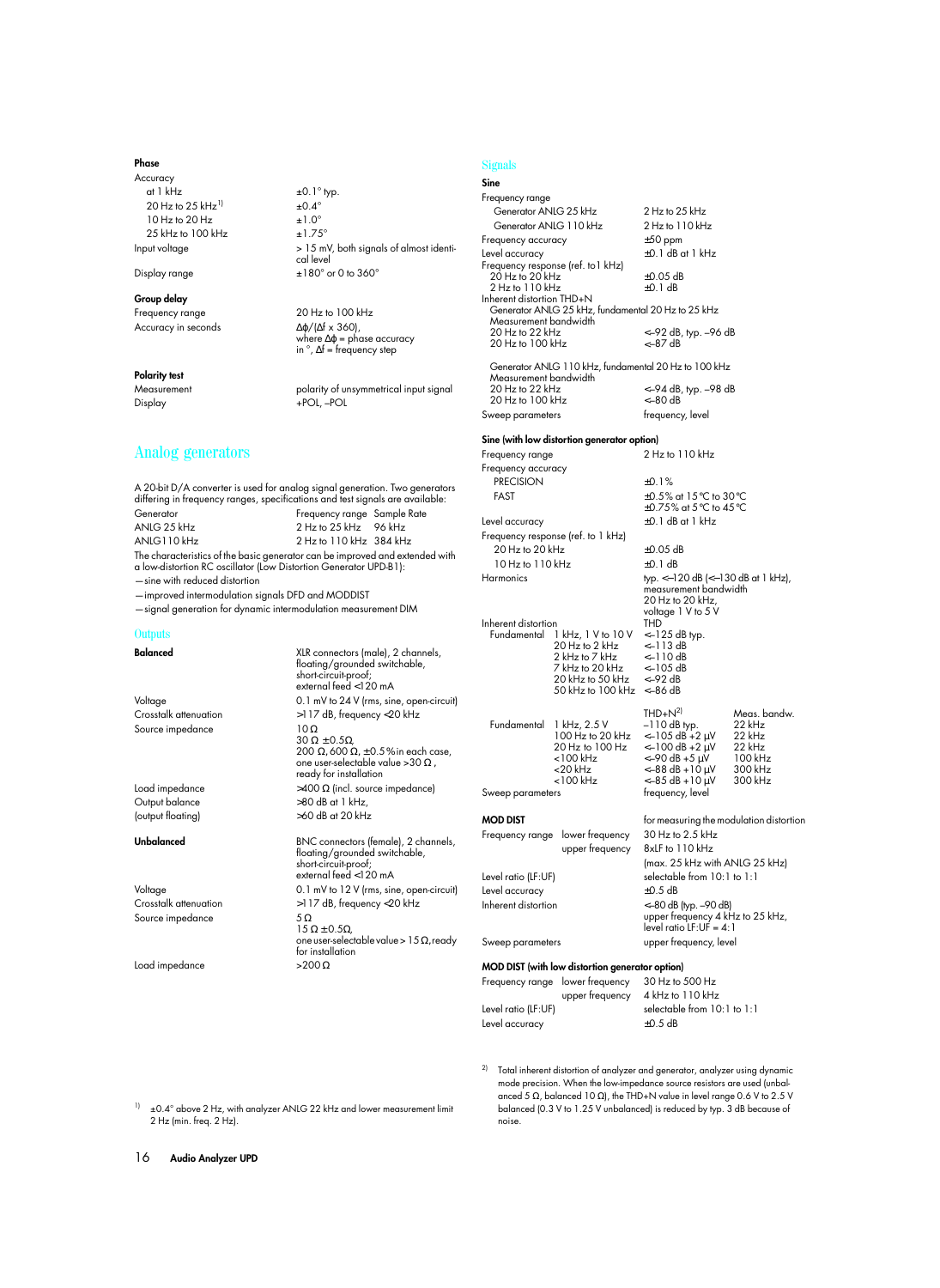| Inherent distortion <sup>1)</sup>                                            |                                   |
|------------------------------------------------------------------------------|-----------------------------------|
| Upper frequency 4 kHz to $15$ kHz $\leq -96$ dB ( $-$ 90 dB), typ. $-103$ dB |                                   |
|                                                                              | 15 kHz to 20 kHz <-96 dB (-85 dB) |
| Sweep parameters                                                             | upper frequency, level            |

### **DFD** for measuring the difference tone Frequency range difference freq. 80 Hz to 1 kHz center frequency 200 Hz to 109 kHz (max. 24 kHz with ANLG 25 kHz) Level accuracy ±0.5 dB Inherent distortion<sup>2)</sup> DFD d<sub>2</sub>  $\leftarrow$  -114 dB, typ.–120 dB DFD  $d_3 \le -85$  dB, typ.  $-95$  dB Sweep parameters extending center frequency, level

### **DFD (with low distortion generator option)**

Frequency range Difference frequeny 80 Hz to 1 kHz Center frequency 200 Hz to 109 kHz Level accuracy ±0.5 dB Inherent distortion<sup>3)</sup> DFD  $d_2$  < -120 dB, typ.–125 dB

DFD  $d_3$  < -96 dB, typ. -105 dB Sweep parameters extending center frequency, level

Level accuracy Sweep parameters and level

### **Multi-sine**

Generator ANLG 25 kHz Frequency range 5.86 Hz to 25 kHz

Generator ANLG 110 kHz Frequency range 23.44 Hz to 110 kHz

Dynamic range 80 dB referred to total peak value

Level accuracy ±0.2 dB (rms) Rise time 1.5 us Sweep parameters frequency, level

**DIM** (only with option UPD-B1) for DIM measurements to DIN-IEC 268-3 (dynamic intermodulation distortion) Waveform square/sine 3.15 kHz/15 kHz or 2.96 kHz/14 kHz, square/sine amplitude ratio 4:1. bandwidth (3 dB) 30 kHz/100 kHz, selectable Max. level (V<sub>PP</sub>) 50 V (25 V unbalanced)<br>
Level accuracy  $\pm 0.5$  dB Inherent distortion<sup>4)</sup>  $<-80$  dB, typ.  $-90$  dB

Characteristics – 1 to 17 spectral lines – level, frequency and phase selectable for each line – crest factor optimized to minimum or selectable

Frequency spacing adjustable from 5.86 Hz with <0.01% resolution or matching to FFT frequency spacing Dynamic range 100 dB referred to total peak value

Frequency spacing adjustable from 23.44 Hz with <0.01% resolution or matching to FFT frequency spacing

**Squarewave** with generator ANLG 25 kHz only Frequency range 2 Hz to 10 kHz Max. level  $(V_{PP})$  40 V (20 V unbalanced)

### **Sine burst, sine2 burst**

### **Noise**

Noise in time domain<br>Distribution Noise in frequency domain Frequency range Generator ANLG 110 kHz 5.86 Hz to 25 kHz Generator ANLG 110 kHz 23.44 Hz to 110 kHz<br>Frequency spacing adjustable from 5.86

**Arbitrary waveform** loaded from file<br>Memory depth max. 16384 Memory depth<br>Clock rate

## Sine2 burst with following characteristics: Frequency 1.2 kHz On-time 1 cycle (0.8333 ms) Interval 2 cycles (1.6667 ms)

Carrier frequency Modulation frequency 1 mHz to 25 kHz Modulation 0 to 100%

Carrier frequency Modulation frequency 1 mHz to 25 kHz Modulation 0 to 100%

Accuracy  $\pm 2\%$ 

Accuracy  $\pm 2\%$ 

Burst time 1 sample up to 60 s, 1-sample resolution Interval burst time up to 60 s, 1-sample res. Low level **Low** level **Low** level, absolute or relative to burst level (0 with sine2 burst) Bandwidth 25 kHz/110 kHz with generator ANLG 25 kHz/110 kHz (elliptical filter) Sweep parameters burst frequency, level, time, interval

Gaussian, triangular, rectangular

adjustable from 5.86 Hz (above 23.44 Hz with ANLG 110 kHz) with <0.01% resolution or matching to FFT frequency spacing Distribution white, pink, 1/3 octave, defined by file<br>Crest factor optimized to minimum or selectable optimized to minimum or selectable

96 kHz/384 kHz with generator ANLG 25 kHz/110 kHz Bandwidth 25 kHz/110 kHz with generator ANLG 25 kHz/110 kHz (elliptical filter)

**Polarity test signal** with generator ANLG 25 kHz only

**FM signal** with generator ANLG 25 kHz only<br>
Carrier frequency 2 Hz to 25 kHz

**AM signal** with generator ANLG 25 kHz only<br>
Carrier freauency 2 Hz to 25 kHz

**DC voltage** with generator ANLG 25 kHz only Level range  $0$  to  $\pm 10$  V ( $\pm 5$  V unsymmetrical), can be swept

**DC offset**<sup>5)</sup> 0 to  $\pm$ 10.0 V ( $\pm$ 5 V unsymmetrical) 18-bit resolution Residual offset <1% of rms value of AC signal (typ. <0.1%)

- <sup>1)</sup> Output voltage >200 mV, typ. values apply from 0.5 V to 5 V. Lower frequency >100 Hz, value in () for lower frequency <100 Hz. Level ratio  $IF:UF = A:1$ .
- <sup>2)</sup> Center frequency 5 kHz to 20 kHz, DFD  $d_2$  –95 dB (typ.) with DC offset. Output voltage >200 mV, typ. values apply from 0.5 V to 5 V.
- DFD  $d_3$ : total inherent distortion of analyzer and generator; center frequency 5 kHz to 20 kHz.
- <sup>4)</sup> Input voltage >200 mV, typ. values apply from 0.5 to 5 V. Total inherent distortion of analyzer and generator at full-scale measurement range.
- 5) For all signals except squarewave and DIM, no DC offset for signal generation with Low Dist ON. With DC offset the AC voltage swing will be reduced, specified inherent distortion values apply to DC offset = 0.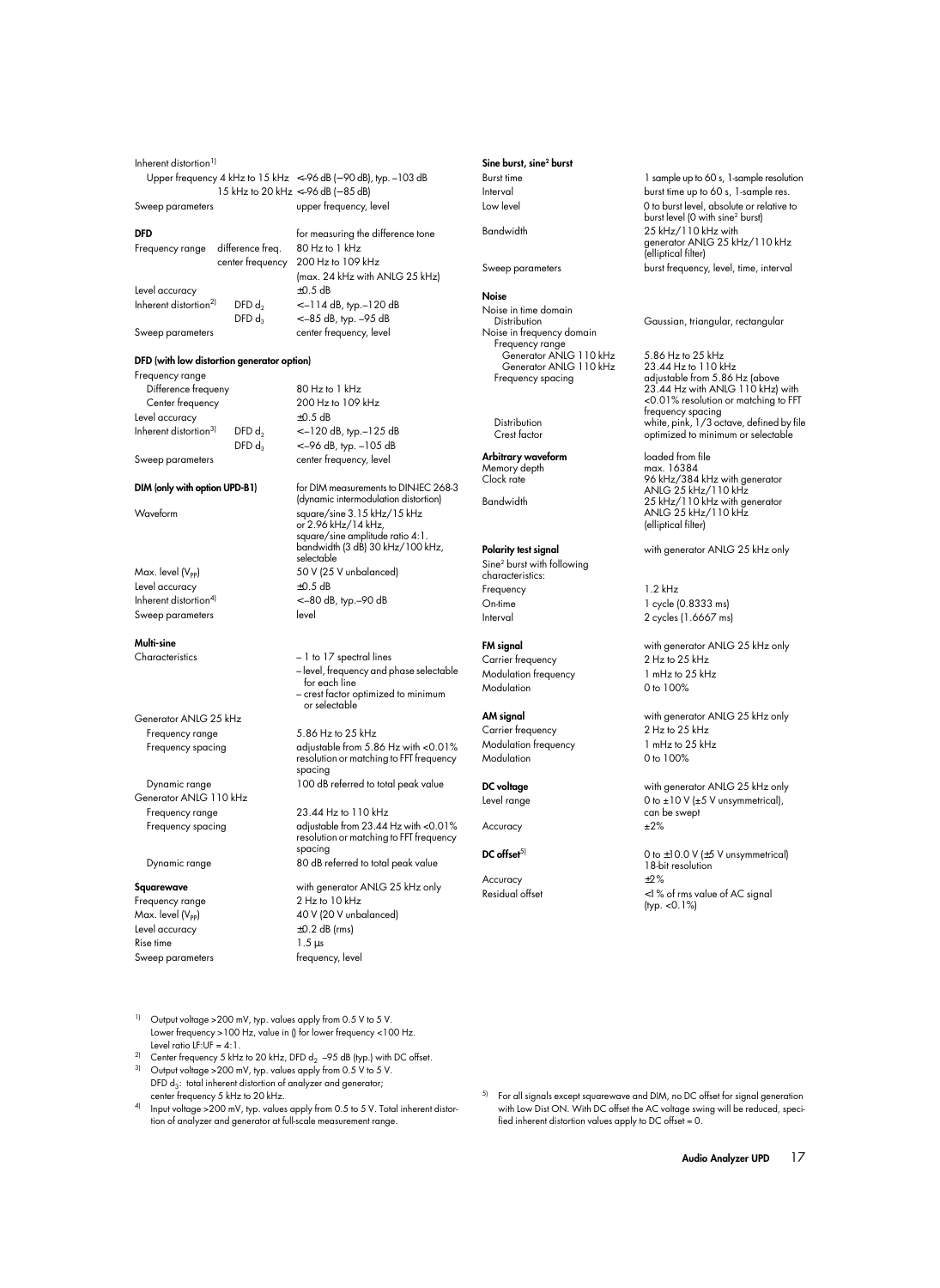# Digital analyzers

Three analyzers differing in bandwidth, specifications and measurement functions are available for digital measurements.

| Analyzer                                                     | Frequency range         |
|--------------------------------------------------------------|-------------------------|
| DIG 48 kHz                                                   | 2 Hz/10 Hz to 21.90 kHz |
| <b>DIG 192 kHz</b>                                           | 10 Hz/100 Hz to 87 kHz  |
| <b>DIG 768 kHz</b>                                           | 10 Hz/100 Hz to 350 kHz |
| With analyzers DIG 192 kHz and DIG 768 kHz the number of sar |                         |

mples is limited to 96000. This reduces the lower limit frequency and the maximum filter settling time. Frequency limits specified for the individual measurement functions apply to a sampling frequency of 48 kHz. Limits for other sampling frequencies are calculated according to the formula:  $f_{new} = f_{ABkHz}$  x sampling rate/  $\overline{48}$  kHz.

Maximum values for analyzer DIG 768 kHz are specified in [ ].

### Inputs

**Serial (audio)** with option UPD-B2 Audio bits<br>Clock rate

Unbalanced input BNC,<br>Impedance 75.0 Impedance<br>Level (V<sub>oo</sub>) Optical input

Audio bits 8 to 28 bit<br>Data format MSB/LSB f Data format<br>
Synchronization<br>
pos./neg.edd

Word length 28 bits<br>Audio bits 8 to 28 Audio bits<br>Synchronization

### Measurement functions

(all measurements at 24 bits, full scale)

### **RMS value, wideband**

Measurement accuracy AUTO FAST  $+0.1$  dB AUTO  $±0.01$  dB FIX ±0.001 dB Integration time AUTO FAST 4.2 ms, at least 1 cycle

32/44.1/48 kHz Format professional and consumer format to AES3 or IEC-958 as well as user-definable formats at all inputs Balanced input XLR connector (female), transformer coupling Impedance 110 Ω, 10 kΩ, switchable Level  $(V_{PP})$  min. 200 mV, max. 12 V into 110 Ω (24 V into 10 kΩ)<br>BNC, grounded min. 100 mV, max. 5 V<br>TOSLINK

 $\frac{1}{8}$  to  $\frac{24}{8}$ 

**Serial (universal)** 15-contact DSUB connector (male)<br>
Channels 1 and/or 2 separate or multiplexed Channels 1 and/or 2 separate or multiplexed Word length  $8/16/24/32$  bits<br>Audio bits 8 to 28 bit pos./neg. edge of bit clock and word clock selectable, position of word clock within word user-.<br>selectable, word select (MUX) low/high Clock rate 100 Hz to 1 MHz (word clock)

**Parallel** 37-contact DSUB connector (male)<br>
Channel 1/MUX channel 1 or channels 1 and 2 channel 1 or channels 1 and 2 multiplexed Channel 2 contained in option UPD-B3 (highspeed extension)<br>28 bits Synchronization word clock with pos./neg. edge, word select (MUX) low/high Clock rate 100 Hz to 1 MHz

Measurement bandwidth up to 0.5 times the clock rate

AUTO 42 ms, at least 1 cycle<br>VALUE 1 ms to 10 s  $1 \text{ ms}$  to  $10 \text{ s}$ Filter weighting and user-definable filters, up to 4 filters combinable Spectrum post-FFT of filtered signal

# **RMS value, selective**

Measurement accuracy  $\pm 0.2$  dB + ripple of filters

Measurement accuracy  $\pm 0.2$  dB at 1 kHz Interval 20 ms to 10 s

Measurement, accuracy to CCIR 468-4

**Total harmonic distortion (THD)**  Fundamental 6 Hz to 21.90 kHz [100 Hz to 350 kHz]

Measurement accuracy  $\pm$ 0.1 dB Inherent distortion<sup>1)</sup> Fundamental 42 Hz to 21.90 kHz <–130 dB 24 Hz to 42 Hz <–112 dB 12 Hz to 24 Hz <–88 dB

# **THD+N and SINAD**

Measurement accuracy  $\pm 0.3$  dB Inherent distortion $^{1}$ Bandwidth 20 Hz to 21.90 kHz Fundamental 28 Hz to 21.90 kHz <–126 dB 24 Hz to 28 Hz <–109 dB 20 Hz to 24 Hz <–96 dB Spectrum post-FFT of filtered signal

Bandwidth (–0.1 dB) 1%, 3%, 1/12 octave, 1/3 octave and user-selectable fixed bandwidth, min. bandwidth 20 Hz Selectivity 100 dB, bandpass or bandstop filter, 8th order filter, elliptical Frequency setting  $-$  automatic to input signal

- coupled to generator
- fixed through entered value
- sweep in user-selectable range

**Peak value** with analyzer DIG 48 kHz only Measurement peak max, peak min, peak-to-peak, .<br>peak absolute Filter weighting and user-definable filters, up to 3 filters combinable

**Quasi-peak** with analyzer DIG 48 kHz only Filter weighting and user-definable filters, up to 3 filters combinable

**S/N measurement routine** available for measurement functions: – rms, wideband – peak – quasi-peak indication of S/N ratio in dB, no post-FFT

**FFT analysis** see FFT analyzer section

Frequency tuning  $-$  automatic to input signal – coupled to generator – fixed through entered value Weighted harmonics any combination of  $d_2$  to  $d_9$ up to 21.90 kHz [350 kHz]

Spectrum bar chart showing signal and distortion

Fundamental 20 Hz to 21.90 kHz [320 Hz to 350 kHz] Frequency tuning  $-$  automatic to input signal – coupled to generator – fixed through entered value Stopband range fundamental ±28 Hz, but max. up to 1st harmonic Bandwidth upper and lower frequency limit selectable, one additional weighting filter

<sup>1)</sup> Total inherent distortion of analyzer and generator.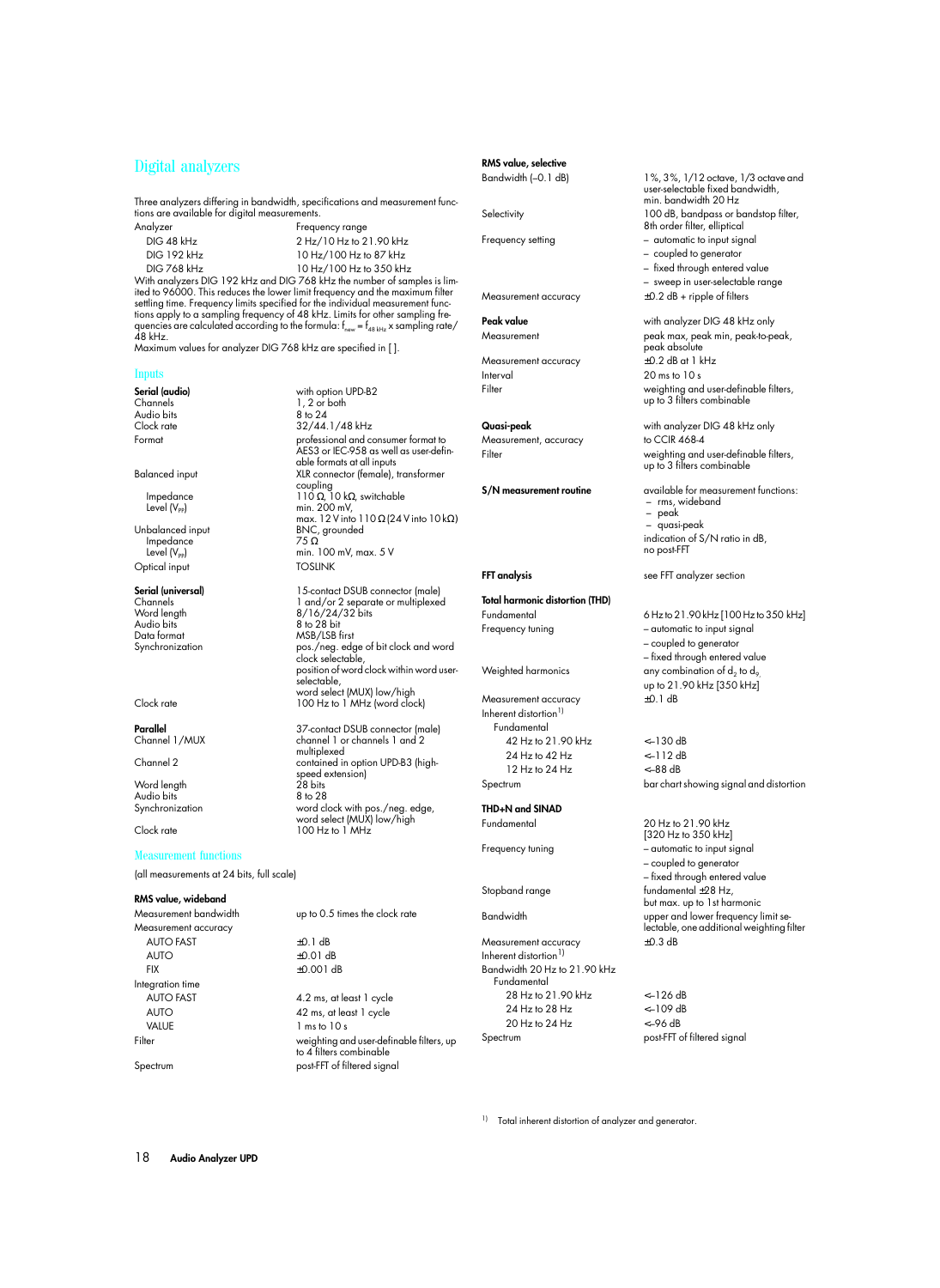### **Modulation distortion (MOD DIST)**

Measurement method selective to DIN-IEC 268-3 Frequency range lower frequency  $30[400]$  Hz to 500 Hz<sup>1)</sup> Measurement accuracy Inherent distortion<sup>2)</sup><br> $I evel IF·IIF = 1·I$ Level LF:UF 1:1 <–133 dB 4:1 <–123 dB  $10 \cdot 1$   $\leq -115 \text{ dB}$ 

upper frequency  $4 \text{ kHz}^{1}$  to 21.25 kHz [348 kHz]<br>uracy  $+0.2 \text{ dB}$ 

Spectrum bar chart showing signal and distortion

**Difference frequency distortion (DFD)**

Measurement method selective to DIN-IEC 268-3 or 118 Frequency range Difference frequency 80 Hz [500 Hz] to 2 kHz<sup>1)</sup><br>Center frequency 200 Hz to 20.90 kHz [348 Measurement accuracy  $\pm 0.2$  dB<br>Inherent distortion<sup>2)</sup> DFD d<sub>2</sub>  $<-130$  dB Inherent distortion<sup>2)</sup> DFD d<sub>2</sub><br>DFD d<sub>3</sub>

200 Hz to 20.90 kHz [348 kHz]<br>+0.2 dB

 $<-130$  dB Spectrum bar chart showing signal and distortion

lines to DIN-IEC 268-3

**Dynamic intermodulation distortion**

**(DIM)** with analyzer DIG 48 kHz only Measurement method selective weighting of all 9 interference

Measurement accuracy  $\pm 0.2$  dB Inherent distortion<sup>2)</sup>  $<-125$  dB

Measurement method

Measurement accuracy ±3%

**Time domain display (WAVEFORM)** 

Standard mode Trace length max. 7424 points Enhanced mode

### **Frequency**3)

Frequency range Accuracy typ. ±5 ppm

Test signal square/sine 3.15 kHz/15 kHz or 2.96 kHz/14 kHz, frequency tolerance ±3%, any square/sine amplitude ratio (standard 4:1) Spectrum bar chart showing signal and distortion **Wow and flutter** with analyzer DIG 48 kHz only

2-sigma to IEC-386 Weighting filter OFF highpass 0.5 Hz, bandwidth 600 Hz<br>ON bandpass 4 Hz to IEC-386 bandpass 4 Hz to IEC-386 Inherent noise <0.0003% weighted <0.0008% unweighted Spectrum post-FFT of demodulated signal

Trigger rising/falling edge -1 FS to +1 FS, interpolated between samples

Interpolation 1, 2, 4, 8, 16, 32<br>hanced mode single channel Word length max. 65530 points Compressed mode 2- to 1024-fold compression (envelope for AGC measurement), with analyzer DIG 48 kHz only

with rms value 2 Hz to 21.90 kHz with THD 6 Hz to 21.90 kHz with FFT, THD+N 20 Hz to 20 kHz THD+N <–70 dB Input signal >–80 dBFS

# **Phase**4)

Accuracy  $\pm 0.1^\circ$ , 20 Hz to 20 kHz Display range  $\pm 180^\circ$  or 0 to 360°

**Group delay**4)

Frequency range 20 Hz to 20 kHz Accuracy in seconds ∆ϕ/(∆f x 360),

### **Polarity test**

where  $\Delta \varphi$  = phase accuracy in  $^{\circ}$ , ∆f = frequency step

Measurement measurement polarity of unsymmetrical input signal Display +POL, –POL

# Digital generators

Three generators differing in frequency and test signals are available for digital signal generation.

Generator Frequency range DIG 48 kHz 2 Hz to 21.90 kHz DIG 192 kHz<br>DIG 768 kHz 2 Hz to 350 kHz DIG 768 kHz 2 Hz to 350 kHz Frequency limits indicated for the signals apply to a sampling rate of 48 kHz. Frequency limits tor other sampling rates are calculated according to the tor-<br>mula: f<sub>new</sub> = f<sub>48 kHz</sub> x sampling rate/48 kHz.

Max. values for generator DIG 768 kHz are specified in [ ].

### **Outputs**

**Serial (audio)** with option UPD-B2  $1, 2$  or both<br>8 to 24 Audio bits<br>Clock rate internal: 32 kHz, 44.1 kHz, 48 kHz or synchronization to analyzer external: synchronization to word clock input ( $27$  kHz to  $55$  kHz) Format professional and consumer format to AES 3 or IEC-958 as well as user-definable formats at all outputs Balanced output XLR connector (male), transformer coupling Impedance 110 Ω, short-circuit-proof<br>Level (V<sub>PP</sub> into 110 Ω) 20 mV to 5.1 V, in steps Level  $(V_{PP}$  into 110 Ω) 20 mV to 5.1 V, in steps of 20 mV<br>Accuracy  $\pm 1$  dB (rms) Accuracy  $\pm 1$  dB (rms)<br>Unbalanced output BNC conne BNC connector (female), transformer coupling Impedance 75 Ω, short-circuit-proof Level  $(V_{PP}$  into 75 Ω) 10 mV to 1.5 V, in steps of 10 mV<br>Accuracy  $\pm 1$  dB (rms)  $±1$  dB (rms) Optical output TOSLINK **Serial (universal)** 15-contact DSUB connector (female) Channels 1 and/or 2 separate or multiplexed<br>Word length 16/16/24/32 bits 8/16/24/32 bits Audio bits Data format MSB/LSB first pos./neg. edge of bit clock and word clock selectable, position of word clock within word userselectable, word select (MUX) low/high Clock rate (word clock) internal: 32 kHz, 44.1 kHz, 48 kHz and multiples thereof up to max. 768 kHz external: 100 Hz to 768 kHz **Parallel** 37-contact DSUB connector (female)<br>
Channel 1 / MUX channel 1 or channels 1 and 2 channel 1 or channels 1 and 2 multiplexed<br>28 hits Word length<br>Synchronization word clock with pos./neg. edge, word select (MUX) low/high Clock rate internal: 32 kHz, 44.1 kHz, 48 kHz

<sup>1)</sup> Fixed frequency independent of sampling rate.

2) Total inherent distortion of analyzer and generator.<br>3) Cohrwith mogeurement functions PMS, THD, THD.

3) Only with measurement functions RMS, THD, THD+N and FFT analysis.

and multiples thereof up to max.

external: 100 Hz to 768 kHz

768 kHz

4) Only with FFT analysis at serial audio inputs (AES/EBU, S/P DIF or optical).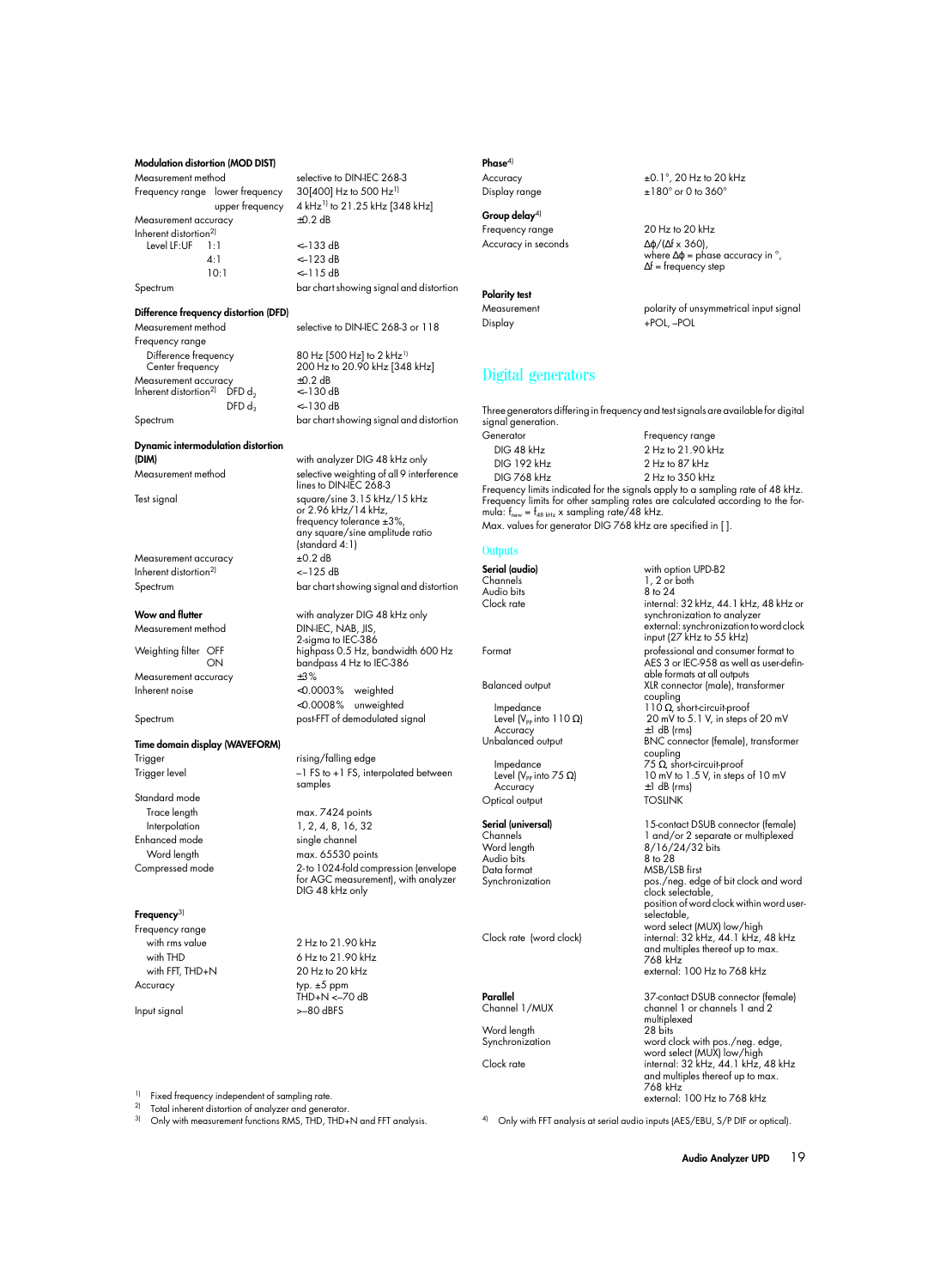### Signals

(All signals with 24 bits, full scale)

### **General characteristics**

Level resolution 2–24

Dither<sup>1)</sup> Level  $2^{-24}$  FS to 1 FS

### **Sine**

Frequency range  $2 \text{ Hz}^2$  to 21.90 kHz [350 kHz] Total harmonic distortion (THD) <–133 dB Sweep parameters frequency, level

Frequency range lower frequency 30[50] Hz to 500 Hz<sup>2]</sup> Level ratio (LF:UF) selectable from 10:1 to 1:1 Inherent distortion Level LF:UF 1:1 <–133 dB  $4 \cdot 1$   $\leq -123 \text{ dB}$ 10:1 <–115 dB

Frequency range Center frequency<br>Inherent distortion<sup>3)</sup> DFD  $d_2$   $\leftarrow$  130 dB<br>DFD  $d_3$   $\leftarrow$  130 dB

Inherent distortion<sup>3)</sup>  $<-125 dB$ Sweep parameters **level** 

**Multi-sine**

Dynamic range >133 dBFS

**Squarewave**

Audio bits 8 to 28 (8 to 24 at AES), LSB rounded off

Distribution Gaussian, triangular, rectangular Frequeny accuracy ±50 ppm (internal clock), ±1 ppm ref. to clock rate Frequency offset<sup>1)</sup> 0 or +1000 ppm<br>DC offset 0 to +1 FS adjust 0 to  $\pm 1$  FS adjustable

**MOD DIST** for measuring the modulation distortion upper frequency  $4 \text{ kHz}^{2}$  to  $21.90 \text{ kHz}$  [350 kHz]

Sweep parameters upper frequency, level

**DFD** for measuring the difference tone

 $80$  Hz  $[100$  Hz $]$  to 1 kHz<sup>2)</sup> 200 Hz<sup>2)</sup> to 20.90 kHz [350 kHz]

 $<-130$  dB Sweep parameters extending the center frequency, level

**DIM** for DIM measurement to DIN-IEC 268-3 (dynamic modulation distortion) Waveform square/sine 3.15 kHz/15 kHz or 2.96 kHz/14 kHz, square/sine amplitude ratio 4:1

Characteristics – 1 to 17 spectral lines – level, frequency and phase selectable for each line – crest factor optimized to minimum or selectable

Frequency range 2.93 Hz to 21.90 kHz [46.88 Hz to 350 kHz] Frequency spacing adjustable from 2.93 Hz [46.88 Hz] with <0.01% resolution or matching to FFT frequency spacing

Frequency 2 Hz<sup>2)</sup> to 12 kHz [50 Hz to 192 kHz], 2-sample resolution Sweep parameters **frequency**, level

### **Sine burst, sine2 burst**

## **Noise**

Noise in frequency domain Frequency range 2.93 Hz to 21.90 kHz

**Arbitrary waveform loaded from file** Memory depth max. 16384

Sine2 burst with following characteristics: Frequency 1.2 kHz<sup>2)</sup> On-time 1 cycle Interval 2 cycles

 $\text{Modulation frequency} \quad 1 \text{ mHz}^2 \text{ to} \quad 100\%$ **Modulation** 

Carrier frequency  $2 \text{ Hz}^2$  to  $21.9 \text{ kHz}^2$ <br>Modulation frequency  $1 \text{ mHz}^2$  to  $21.9 \text{ kHz}^2$ Modulation frequency  $1 \text{ mHz}^2$  to  $21.90\%$ <br>Modulation  $0 \text{ to } 100\%$ Modulation

# Digital audio protocol (with option UPD-B2)

1-sample resolution, duration max. 20 ms with generator DIG 768 kHz.

**Generator**

**Analyzer**

Error counter **parity**, CRC Clock-rate measurement 50 ppm

Burst time<sup>4)</sup> 1 sample up to 60 s Interval<sup>4)</sup> burst time up to 60 s Low level **Low** level, absolute or relative to burst level (0 with sine2 burst) Sweep parameters burst frequency, level, time, interval

Noise in time domain not with generator DIG 768 kHz Distribution Gaussian, triangular, rectangular

[46.88 Hz to 350 kHz] Frequency spacing adjustable from 2.93 Hz [46.88 Hz] with <0.01% resolution or matching to FFT frequency spacing Distribution white, pink, 1/3 octave, defined by file Crest factor **contracts** optimized to minimum or selectable

Clock rate sample rate of generator

**Polarity test signal** with generator DIG 48 kHz only

**FM signal** with generator DIG 48 kHz only Carrier frequency  $2 \text{ Hz}^2$  to  $21.90 \text{ kHz}$ <br>Modulation frequency  $1 \text{ mHz}^2$  to  $21.90 \text{ kHz}$ 

**AM signal** with generator DIG 48 kHz only

**DC voltage** with generator DIG 48 kHz only Level range  $0$  to  $\pm 1$  FS, can be swept

Validity bit NONE, L, R, L+R

Error simulation parity/block error/sequence error/ CRC error, correctly or with adjustable error rate Channel status data mnemonic entry with user-definable masks, predefined masks for professional and consumer format to AES3 or IEC-958 Local time code automatic generation selectable CRC automatic generation selectable User data loaded from file (max. 16384 byte) or set to zero Display – validity bit L and R – change of status bits

– differences between L and R Error indication block errors, sequence errors, clock-rate errors, preamble errors

1) With signals sine, DFD and MOD DIST. Dither not with generator DIG 768 kHz.

<sup>2)</sup> Fixed frequency independent of sampling rate.<br><sup>3)</sup> Total inherent distortion of analyzer and general

Total inherent distortion of analyzer and generator.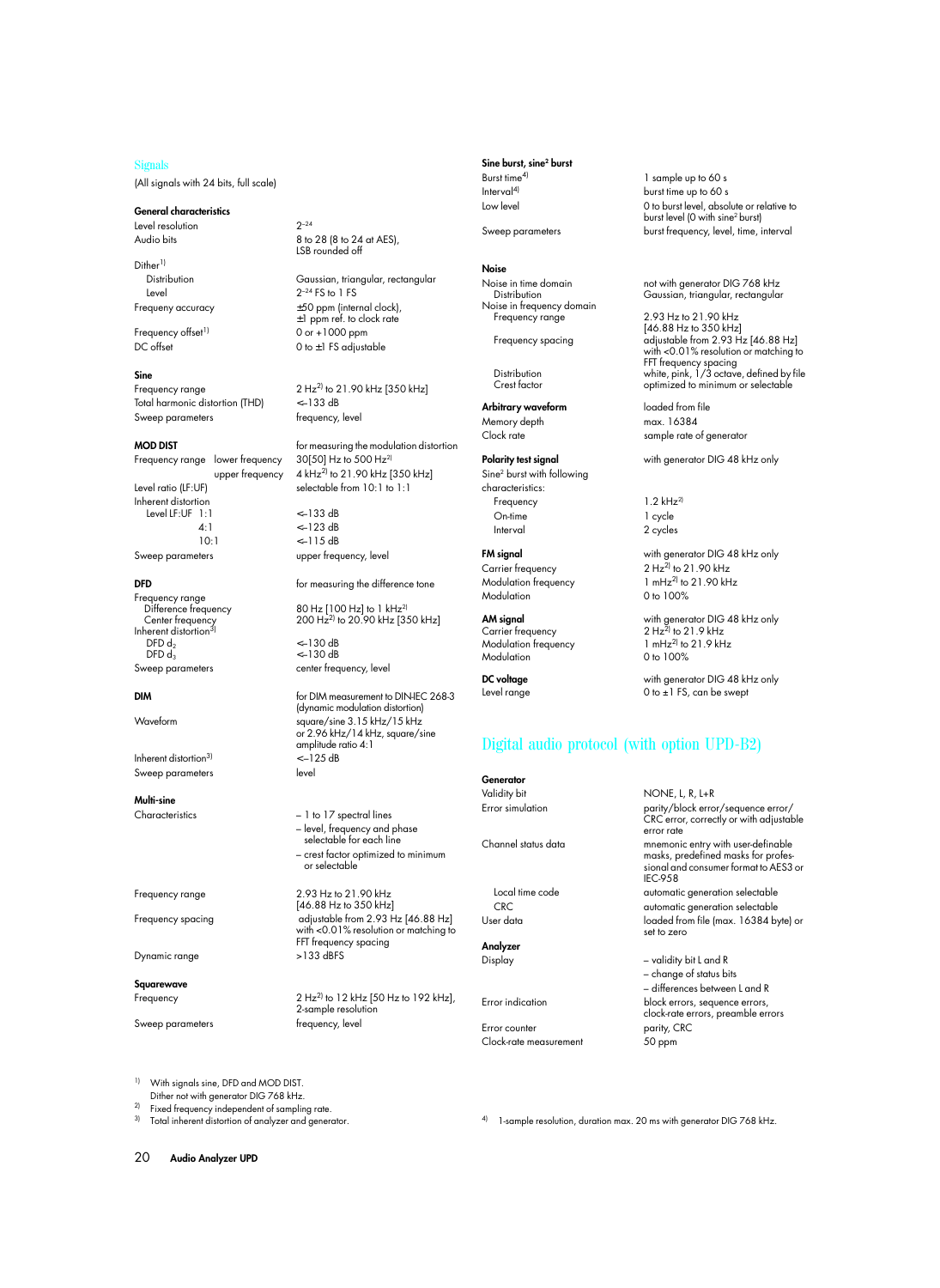Channel status display user-definable mnemonic display of data fields, predefined settings for professional and consumer format to AES3 or IEC-958. binary and hexadecimal format User bit display user-definable mnemonic display, block-synchronized

# Jitter and interface tester (option UPD-B22)

For non-specified characteristics the data of UPD-B2 apply

### **Generator**

Clock rate

Jitter injection Waveform sine, noise Frequency range 10 Hz to 110 kHz Amplitude (peak-to-peak) 0 to 10 UI Common mode signal for balanced output Waveform sine Frequency range 20 Hz to 110 kHz Amplitude  $(V_{\text{pp}})$  0 to 20 V

Cable simulator

# **Analyzer**

Common mode test at balance<br>Amplitude (V<sub>nn</sub>) 0 to 30 V Amplitude (V<sub>pp</sub>)<br>Frequency Frequency 20 Hz to 110 kHz Spectrum 20 Hz to 110 kHz

# FFT analyzer

| Frequency range, digital |                           | $2$ Hz to 350 kHz                   |
|--------------------------|---------------------------|-------------------------------------|
|                          | analog                    | 2 Hz to 300 kHz                     |
| Dynamic range            |                           |                                     |
| Digital                  |                           | $>135$ dB                           |
| Analyzer ANLG 22 kHz     |                           | 120 dB/105 dB <sup>1)</sup>         |
|                          | Analyzer ANLG 100/300 kHz | 115 dB/85 dB <sup>1)</sup>          |
| Noise floor              |                           |                                     |
| Digital                  |                           | $-160$ dB                           |
| Analyzer ANLG 22 kHz     |                           | $-140$ dB/110 dB <sup>11</sup>      |
|                          | Analyzer ANLG 100/300 kHz | $-120 \text{ dB}/90 \text{ dB}^{1}$ |
|                          |                           |                                     |

Level (V<sub>pp</sub> into 110 Ω) 0 to 8 V, in 240 steps, balanced, 0 to 2 V, unbalanced

Internal continuously adjustable between 30 kHz and 52.5 kHz and synchronization to analyzer External 30 kHz to 52.5 kHz, synchronization to word clock input, video sync, DARS, 1024 kHz

Phase (output to reference) adjustable between −64 and +64 UI (corresp. to ±50% of frame)

Long cable 100 m typical audio cable Short cable typ. 30 ns rise time

Impedance 110 Ω (bal.), 75 Ω (unbal.) Amplitude (V<sub>pp</sub>) 200 mV to 12 V (balanced) 100 mV to 5 V (unbalanced) Sampling rate 30 kHz to 52.5 kHz (phase, jitter and common-mode measurement) Jitter measurement amplitude, frequency, spectrum 0 to 5 UI typ. for f<500 Hz, decreasing to 0.5 UI for up to 50 kHz (at 48 kHz) Reclocking input signal available at reference output (rear of instrument) after removal of jitter<br>at balanced input Phase (input to reference)  $-64$  to +64 UI (corresp. to ±50% of frame) Sync output switchable to generator, REF generator, audio input, REF input or reference PLL; word clock or biphase clock selectable

FFT size 256, 512, 1 k, 2 k, 4 k, 8 k points (16 k with zoom factor 2) Window functions rectangular, Hann, Blackman-Harris, Rife-Vincent 1to 3, Hamming, flat top, Kaiser  $( \beta = 1$  to 20) Resolution from 0.023 Hz with zoom, from 5.86 Hz without zoom Zoom – 2 to 256 with ANLG 22 kHz and DIG 48 kHz – 2 to 16 with ANLG 100/300 kHz – 2 to 8 with DIG 192/768 kHz Averaging 1 to 256, exponential and normal

### Filter

For all analog and digital analyzers. Up to 4 filters can be combined as required. All filters are digital filters with a coefficient accuracy of 32 bit floating point (exception: analog notch filter).

### **Weighting filter** – A weighting

- C message
- 
- CCITT
- 
- CCIR weighted, unweighted
- CCIR ARM
- deemphasis 50/15, 50, 75, J.17
- rumble weighted, unweighted
- DC noise highpass
- IEC tuner
- jitter weighted

### **User-definable filters**

Design parameters:

8th order elliptical, type C (for highpass and lowpass filters also 4th order selectable), passband ripple +0/–0.1 dB, stopband attenuation approx. 20 dB to 120 dB selectable in steps of approx. 10 dB (highpass and low-pass filters: stopband attenuation 40 dB to 120 dB).

| Highpass, lowpass filters       | limit frequencies (-0.1 dB) selectable,<br>stopband indicated                                              |
|---------------------------------|------------------------------------------------------------------------------------------------------------|
| Bandpass, bandstop filters      | passband (-0.1 dB) selectable,<br>stopband indicated                                                       |
| Notch filter                    | center frequency and width (-0.1 dB)<br>selectable, stopband indicated                                     |
| Third octave and octave filters | center frequency selectable,<br>bandwidth (-0.1 dB) indicated                                              |
| File-defined filters            | any 8th order filter cascaded from<br>4 biguads, defined in the z plane by<br>poles/zeroes or coefficients |

### **Analog notch filter**

For measurements on signals with high S/N ratio, this filter improves the dynamic range of the analyzer by up to 30 dB to 140 dB tor analyzer 22 kHz,<br>or 120 dB for analyzer 110 kHz/300 kHz (typical noise floor for FFT). The filter<br>is also used for measuring THD, THD+N and MOD DIST with dynamic mod precision.

Characteristics available in analog analyzers with measurement functions: – rms, wideband – rms, selective – quasi-peak – FFT analysis Frequency range 10 Hz to 100 kHz center frequency (f<sub>c</sub>)<br>Frequency tuning - automatic to input signal - automatic to input signal – coupled to generator – fixed through entered value Stopband typ.>30 dB,  $f_c \pm 0.5\%$ <br>Passband typ. $-3$  dB at  $0.77 \times f$ typ. –3 dB at 0.77  $\times$  f<sub>c</sub> and 1.3  $\times$  f<sub>c</sub>, typ.  $\pm$ 0.5 dB outside 0.5 x f<sub>c</sub> to 2 x  $\check{f}_c$ 

<sup>1)</sup> With / without analog notch filter.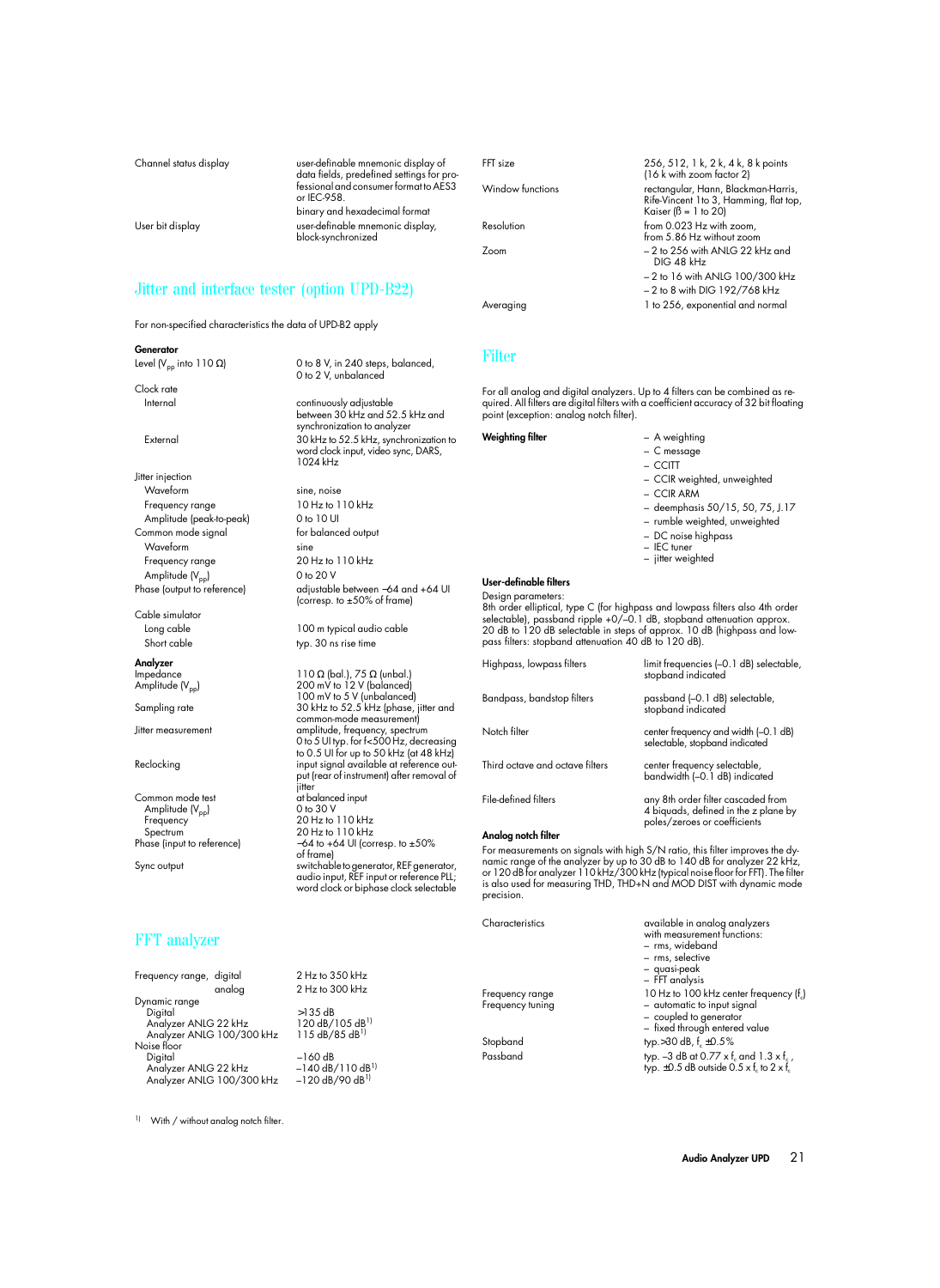# Audio monitor/parallel I/O interface (option UPD-B5)

**Headphones connector** 6.3 mm jack<br>Output voltage (V<sub>n</sub>) max. 8 V Output voltage (V<sub>P</sub>) Output current  $(I_P)$  max. 50 mA<br>Source impedance  $10 \Omega$ , short-c Recommended headphones impedance 600 Ω

# Sweep

| <b>Generator sweep</b> |                                                                               |  |
|------------------------|-------------------------------------------------------------------------------|--|
| Parameters             | frequency, level,<br>with bursts also interval and<br>one- or two-dimensional |  |
| Sweep                  | linear, logarithmic, tabular<br>single, continuous, manual                    |  |
| Stepping               | - automatic after end of m<br>- time delay, fixed or load                     |  |
| Analyzer sweep         |                                                                               |  |
| Parameters             | frequency or level<br>of input signal                                         |  |
| Sweep                  | single, continuous                                                            |  |
|                        | $\blacksquare$                                                                |  |

### **Sweep speed**

RMS measurement 20 Hz to 20 kHz, 30-point generator sweep, logarithmic (frequency measurement switched off, Low Dist off).

 $AIITO$  2.5 s

with AUTO FAST 1 s

# Display of results

### **Units** Level (analog) V, dBu, dBV, W, dBm, difference (∆), deviation (∆%) and ratio (without dimension, %, dBr) to reference value Level (digital) FS, %FS, dBFS, LSBs deviation (∆%) or ratio (dBr) to reference value Distortion % or dB, referred to signal amplitude, THD and THD+N in all variable level units (absolute or relative to selectable reference value) Frequency Hz, difference (∆), deviation (∆%) and ratio (as quotient  $f/f_{ref}$ ,  $1/3$  octave, octave or decade) to reference value (entered or stored, current generator frequency) Phase <sup>°</sup>, rad, difference (Δ) to reference value (entered or stored)

10  $\Omega$ , short-circuit-proof

**Parallel I/O interface** for driving signal routing switchers Connector 25-contact DSUB, female

with bursts also interval and duration, one- or two-dimensional single, continuous, manual Stepping – automatic after end of measurement – time delay, fixed or loaded table of input signal single, continuous Trigger – delayed (0 to 10 s) after input level or input frequency variation, settling function selectable – time-controlled

Settling Settling for level, frequency, phase, distortion measurements, settling function: exponential, flat or averaging

Reference value (level): Fixed value (entered or stored).

**Graphical display of results**

Display functions

**Test reports**

# General data

Operating temperature range  $0$  to  $+45^{\circ}$ C Storage temperature range  $-20^{\circ}$ C to +60 $^{\circ}$ C Humidity max. 85% for max. 60 days, EMI EN 50081-1 EMS EN 50082-1

Weight 22 kg

### – search function for max. values – marker for harmonics (spectrum) – user-labelling for graphs – change of unit and scale also possible for loaded traces

– full-screen and part-screen mode – 2 vertical, 1 horizontal cursor line

– display of any sweep trace<br>– display of trace groups – display of trace groups – bargraph display with min./max.values

– list of results – bar charts for THD and intermodulation measurements<br>= quioscale

– X-axis zoom

spectrum, also as waterfall display

Functions – screen copy to printer, plotter or file (PCX, HPGL, Postscript)

– lists of results

– sweep lists

Current value of a channel or generator signal: permits direct measurement of gain, linearity, channel difference, crosstalk. In sweep mode, traces (other trace or loaded from file) can be used as a reference too.

Monitor 8.4" LCD, colour<br>Display modes - display of any

– tolerance curves

– list of out-of-tolerance values

 – equalizer curves Printer driver supplied for approx. 130 printers Plotter language HP-GL

Interfaces 2 x RS-232, Centronics,

IEC 625 (option UPD-B4)

- **Storage function** instrument settings
	- spectra

– sweep results

- sweep lists
- tolerance curves

– equalizer traces

**Remote control** via IEC 625-2 (IEEE 488) commands largely to SCPI (option UPD-B4)

below 65% on average/year, no condensation Power supply 100/120/220/230 V ±10%, 47 Hz to 63 Hz, 290 VA Dimensions  $(W \times H \times D)$  435 mm  $\times$  236 mm  $\times$  475 mm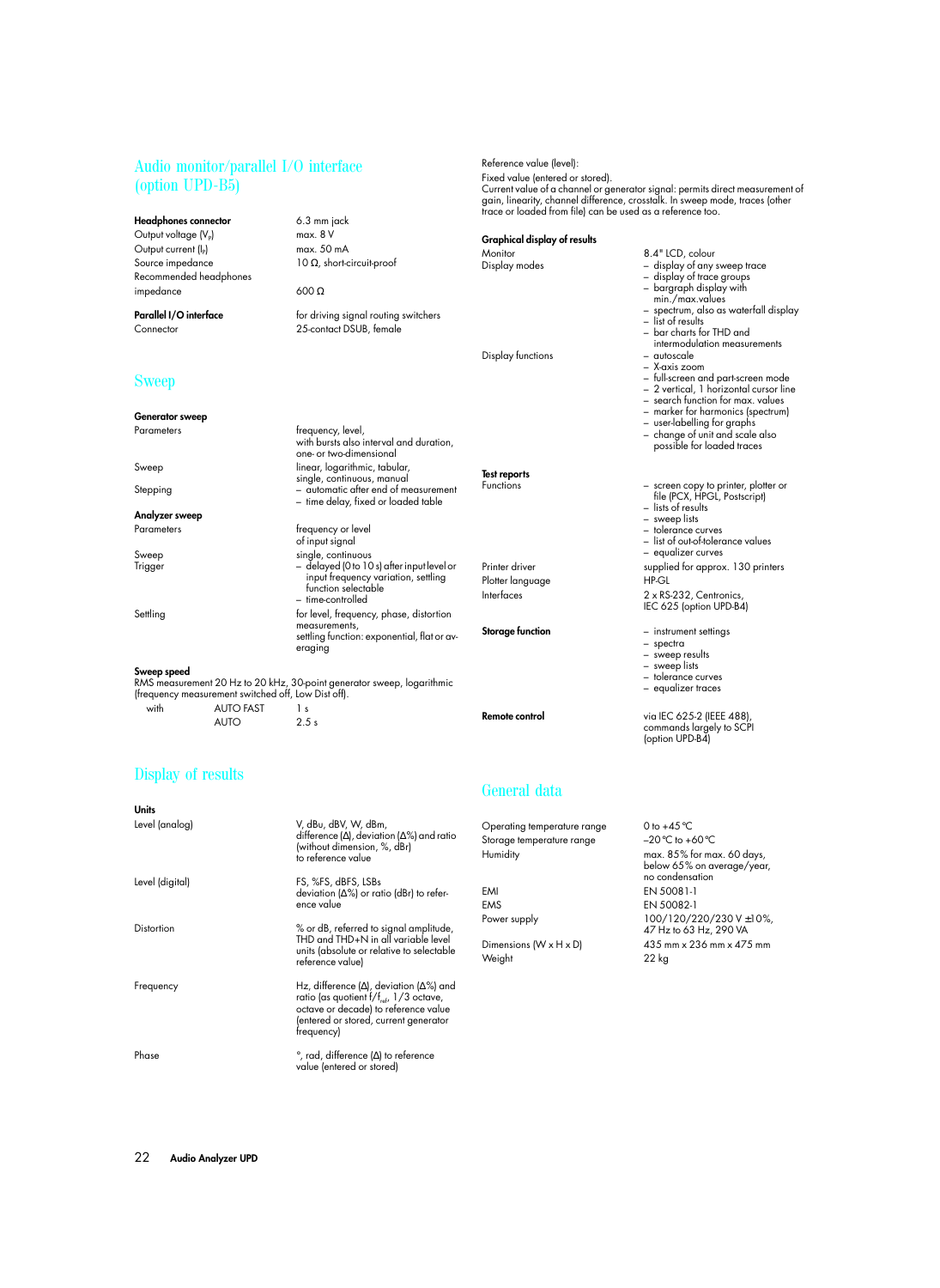# Ordering information

| Order designation              | Audio Analyzer UPD                                                                                                                                                    | 1030.7500.05 |
|--------------------------------|-----------------------------------------------------------------------------------------------------------------------------------------------------------------------|--------------|
| Accessories supplied           | power cable, operating manual, backup system disks with<br>MS-DOS operating system and user manual,<br>backup program disk with operating and measurement<br>software |              |
| <b>Options</b>                 |                                                                                                                                                                       |              |
| Low Distortion Generator       | UPD-B1                                                                                                                                                                | 1078.2601.02 |
| AES/EBU Interface              | UPD-B2                                                                                                                                                                | 1031.2301.02 |
| litter and Interface Tester    | UPD-B22                                                                                                                                                               | 1078.6503.02 |
| High-Speed Extension           | UPD-B3                                                                                                                                                                | 1031.2001.02 |
| IEC-625/IEEE-488 Bus Interface | UPD-B4                                                                                                                                                                | 1031.2901.02 |
| Audio Monitor                  | UPD-B5                                                                                                                                                                | 1031.5300.02 |
| Universal Sequence Controller  | UPD-K1                                                                                                                                                                | 1031.4204.02 |
| Arbitrary Waveform Designer    | UPD-K2                                                                                                                                                                | 1031.4404.02 |
| Automatic Line Measurement     |                                                                                                                                                                       |              |
| to $IU-J$ $O.33$               | UPD-K33                                                                                                                                                               | 1031.5500.02 |
| Recommended extras             |                                                                                                                                                                       |              |
| 19" Adapter                    | ZZA-95                                                                                                                                                                | 0396.4911.00 |
| Service manual                 |                                                                                                                                                                       | 1030.7551.24 |
| Service Kit                    | $UPD-Z2$                                                                                                                                                              | 1031.3208.02 |